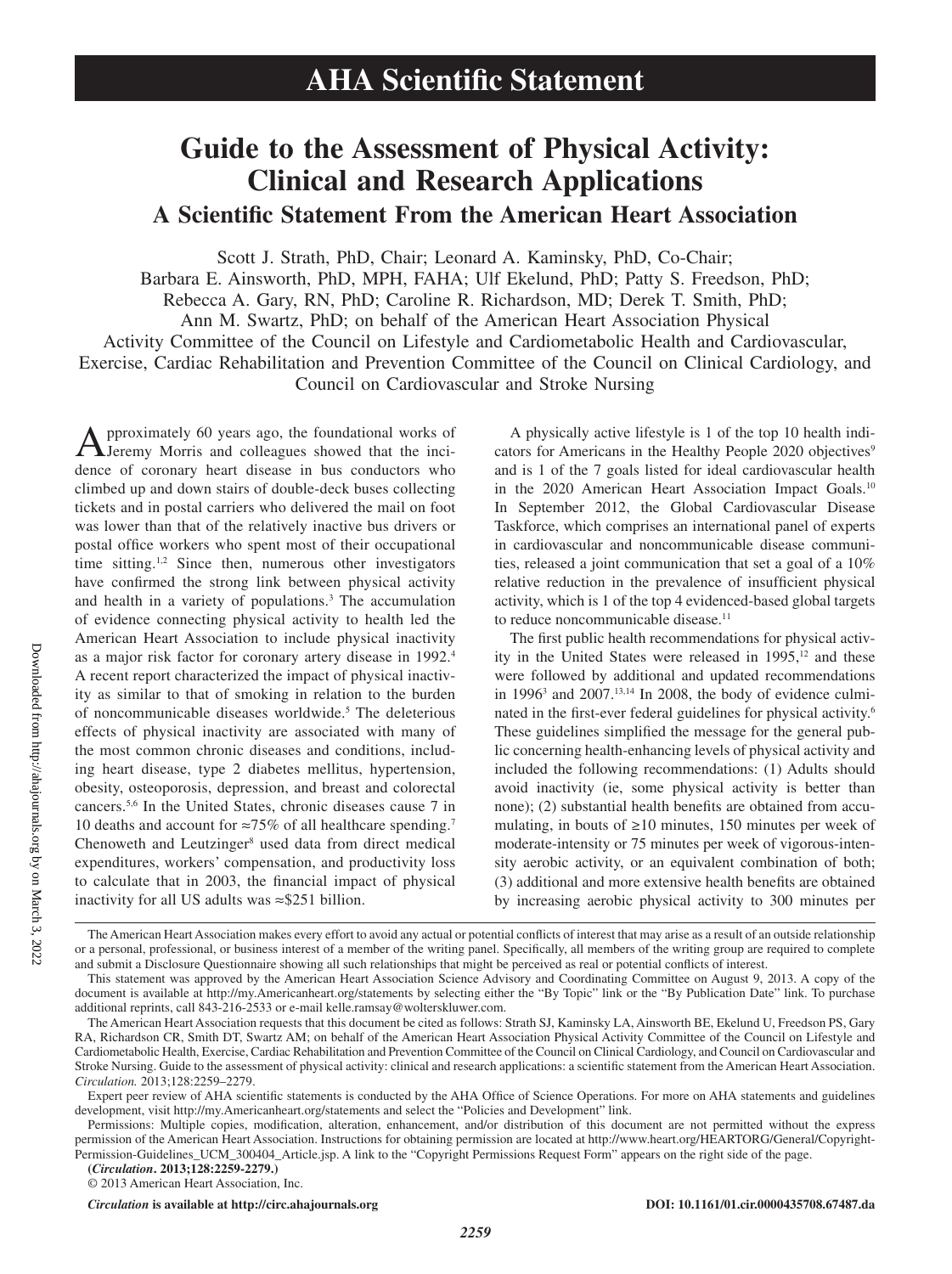week at moderate intensity or 150 minutes per week at vigorous intensity or an equivalent combination of both; and (4) muscle-strengthening activities of moderate to high intensity should be performed  $\geq 2$  days per week.

Despite the well-established individual benefit of leading a physically active lifestyle and the broader public health impact of reducing chronic disease risk and premature mortality, too many US adults are insufficiently physically active. Estimates of adult physical activity levels and prevalence vary. For example, data from the 2005 National Health Interview Survey reported 31% of US adults obtained regular physical activity (defined as ≥30 minutes of moderate-intensity physical activity on 5 days of the week or  $\geq$ 20 minutes of vigorousintensity physical activity on 3 days of the week)<sup>15</sup>; however, the 2007 Behavioral Risk Factor Surveillance System telephone survey suggested 49% of US adults were obtaining the same recommended amount of physical activity.16 These survey-derived findings differ from the 2003–2004 National Health and Nutritional Examination Survey's accelerometerbased assessment that reported <5% of adults were regularly active (defined as having accumulated ≥30 minutes of moderate or greater intensity activity in ≥8–10-minute bouts during a day on  $\geq$ 5 days of 1 week).<sup>17</sup> These discrepancies highlight the need for routine and consistent assessment of physical activity in research and clinical settings to improve risk factor identification, minimize physical inactivity, and further advance our understanding of the health-related impact. Understandably, research versus clinical setting differences present unique challenges to the routine assessment of physical activity, but there are numerous tools (subjective and objective) available to both settings that may make such assessment feasible and sustainable.

Recently, subjective (eg, self-report) $18$  and objective (eg, accelerometer) measurement<sup>19</sup> methods for assessing physical activity were reviewed. Although these reports provide evidenced-based appraisals and application information for the methods reviewed, they do not provide clear recommendations for use. At present, there is little information available to guide the selection of a physical activity assessment method that is appropriate for the wide variety of potential applications. Consider an example in which a clinician desires to assess physical activity as a health indicator, similar to the standard assessments made for all other cardiovascular disease risk factors. The assessment of physical activity is needed to allow the clinician to provide specific recommendations for patients identified as insufficiently active. In selecting the appropriate physical activity assessment method, several questions must be considered, such as the physical activity dimensions and domains that are desired, the number of patients who will be assessed, the costs, the personnel requirements, and how quickly the results are needed. In different settings, the same underlying questions could be used to guide the selection of the best measurement tool that is feasible, practical, sensitive enough to detect change, and sustainable in those settings.

With the documented health benefits of a physically active lifestyle as its guiding principle, this scientific statement recommends that physical activity be assessed regularly, as are the other major risk factors. The primary objectives of this

statement are to (1) provide the rationale for the importance of assessing physical activity, (2) explain key concepts involved in the assessment of physical activity, and (3) provide an overview of options for assessment of physical activity available to clinicians and researchers. A decision matrix is presented as a tool to guide the selection of the best physical activity assessment method based on specific needs of clinicians and researchers.

# **Key Concepts for Understanding Physical Activity Assessment**

# **Physical Activity**

Before one considers units of measure in physical activity assessment, assessment options/tools, their inherent strengths and weaknesses, and other practical considerations that inform best-practice recommendations, it is necessary to define key concepts, starting with the definition of physical activity. The most popular and widely cited definition of physical activity was published by Caspersen and colleagues in 1985.20 *Physical activity* was defined as "any bodily movements produced by skeletal muscles that result in energy expenditure." This term is commonly used as an abbreviation for healthenhancing physical activity. Other iterations of this definition have been proposed and used; however, most are a derivation of the definition by Caspersen et al.20

Physical activity can either be classified as structured or incidental. Structured physical activity or *exercise* is planned, purposeful activity undertaken to promote health and fitness benefits.20 Incidental physical activity is not planned and usually is the result of daily activities at work, at home, or during transport.

# **Dimensions and Domains of Physical Activity**

The 4 dimensions of physical activity include (1) mode or type of activity, (2) frequency of performing activity, (3) duration of performing activity, and (4) intensity of performing activity. Table 1 identifies, defines, and contextualizes the 4 dimensions.

In addition to the dimensions of physical activity, the domains in which physical activity occurs are central to understanding the assessment of physical activity. This is particularly important when behavior change is the intended goal. Four common domains of physical activity are occupational, domestic, transportation, and leisure time. Table 2 presents this 4-category classification schema with contextual definitions and examples.

Historically, approaches to promoting physical activity focused on leisure time physical activity, and assessment instruments were developed and validated accordingly; however, because health-enhancing physical activity may occur in any and all of these domains, assessment of total physical activity should capture each of the 4 domains. This is evident because a substitution effect can materialize; for instance, an increase in physical activity in one domain (eg, occupation) may be compensated by a decreased activity in another domain (eg, leisure time). Therefore, it becomes paramount that all domains be captured; otherwise the assessment of total physical activity will be incomplete.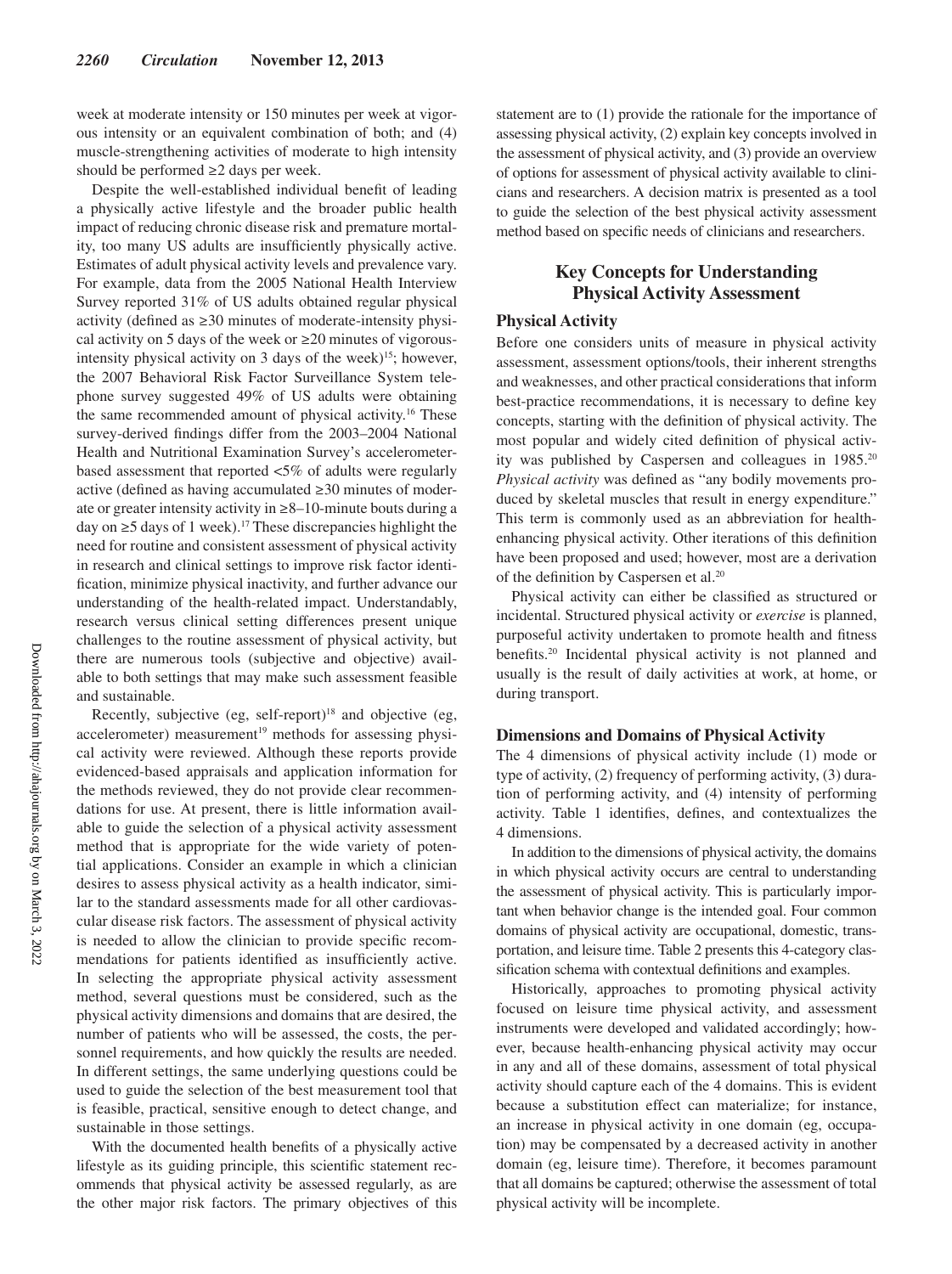| Table 1. Physical Activity Dimensions: Mode, Frequency, |
|---------------------------------------------------------|
| Duration, and Intensity                                 |

| Dimension | <b>Definition and Context</b>                                                                                                                                                                                                                                                                                                                                                                                                                    |
|-----------|--------------------------------------------------------------------------------------------------------------------------------------------------------------------------------------------------------------------------------------------------------------------------------------------------------------------------------------------------------------------------------------------------------------------------------------------------|
| Mode      | Specific activity performed (eq. walking, gardening, cycling).<br>Mode can also be defined in the context of physiological and<br>biomechanical demands/types (eg, aerobic versus anaerobic<br>activity, resistance or strength training, balance and stability<br>training).                                                                                                                                                                    |
| Frequency | Number of sessions per day or per week. In the context of health-<br>promoting physical activity, frequency is often qualified as<br>number of sessions (bouts) $\geq 10$ min in duration/length.                                                                                                                                                                                                                                                |
| Duration  | Time (minutes or hours) of the activity bout during a specified<br>time frame (eq. day, week, year, past month).                                                                                                                                                                                                                                                                                                                                 |
| Intensity | Rate of energy expenditure. Intensity is an indicator of the<br>metabolic demand of an activity. It can be objectively quantified<br>with physiological measures (eg, oxygen consumption, heart<br>rate, respiratory exchange ratio), subjectively assessed by<br>perceptual characteristics (eg, rating of perceived exertion,<br>walk-and-talk test), or quantified by body movement (eg,<br>stepping rate, 3-dimensional body accelerations). |

# **Quantifying Units of Measure Indicative of Physical Activity Level**

Physical activity results in an increase in energy expenditure above resting levels, and the rate of energy expenditure is directly linked to the intensity of the physical activity. The energy expended during physical activity is just 1 of the 3 components of total daily energy expenditure, as shown in Figure 1. Physical activity–related energy expenditure (PAEE) is the most variable portion of total daily energy expenditure.

Physical activities are commonly quantified by determining the energy expenditure in kilocalories or by using the metabolic equivalent (MET) of the activity. Another common method is to compute how much time a person spends in different physical activity intensity categories on a given day or over a given week.

# **Kilocalories**

One liter of oxygen consumption is approximately equal to 5 kcal of energy.<sup>21</sup> Consider the example of a 70-kg individual walking for 30 minutes at 4 mph, which results in an oxygen consumption of 1 L/min. For this 30-minute walk, the individual would consume 30 L of oxygen. In

**Table 2. Physical Activity Domains**

| Domain                     | <b>Contextual Definition or Examples</b>                                                                                                        |  |  |  |  |
|----------------------------|-------------------------------------------------------------------------------------------------------------------------------------------------|--|--|--|--|
| <b>Occupational</b>        | Work-related: involving manual labor tasks, walking,<br>carrying or lifting objects                                                             |  |  |  |  |
| <b>Domestic</b>            | Housework, yard work, child care, chores, self-care,<br>shopping, incidental                                                                    |  |  |  |  |
| Transportation/utilitarian | Purpose of going somewhere: walking, bicycling,<br>climbing/descending stairs to public transportation,<br>standing while riding transportation |  |  |  |  |
| Leisure time               | Discretionary or recreational activities:<br>sports.<br>hobbies, exercise, volunteer work                                                       |  |  |  |  |



**Figure 1.** Components of typical total daily energy expenditure. Resting energy expenditure indicates the energy needed to maintain vital life functions during basal and sleeping conditions; physical activity–related energy expenditure, the energy needed to maintain movement demand above that of resting conditions; and thermic effect of food, the energy required for purposes of digestion and the breakdown of food stuff. Modified from McArdle et al.<sup>21</sup>

this example, the gross (including resting) energy expenditure would be  $\approx$ 150 kcal (30 L×5 kcal/L). The net or PAEE would be ≈112.5 kcal (30 L×[5−1.25 (resting kilocalories expenditure)] kcal/L). Daily PAEE would be the sum of all the different physical activities performed on a given day. Energy expenditure during ambulatory physical activity increases directly with the mass of the body being moved. For this reason, energy expenditure is sometimes expressed relative to body mass as kilocalories per kilogram of body mass per minute (kcal·kg−1·min−1).

# **Metabolic Equivalent**

The MET is a common unit used to express exercise intensity. One MET represents the resting energy expenditure during quiet sitting and is commonly defined as 3.5 mL O<sub>2</sub>⋅kg<sup>-1</sup>⋅min<sup>-1</sup> or ≈250 mL/min of oxygen consumed, which represents the average value for a standard 70-kg person. METs can be converted to kilocalories (1 MET=1 kcal·kg<sup>-1</sup>·h<sup>-1</sup>). These values represent approximations, because factors of sex, age, and body composition will affect measures of resting energy expenditure, and thus, actual MET values may vary.<sup>21</sup>

Oxygen consumption increases with the intensity of physical activity. Thus, a simple approach to quantifying the intensity of physical activity is to use multiples of resting energy expenditure. For example, performing an activity that requires an oxygen consumption of 10.5 mL O<sub>2</sub>·kg<sup>-1</sup>·min<sup>-1</sup> is equal to 3 METs (ie, 3 times the resting level). Physical activity volume, or total physical activity level, can therefore be estimated by multiplying the dimensions of intensity, duration, and frequency over a given time period, typically 1 day or 1 week. For example, the total daily volume associated with the transportation domain for an individual who walked to and from work, each bout lasting 30 minutes and performed at an intensity of 3 METs, would be calculated as follows:

3 METs (intensity) × 30 min (duration) =  $\frac{180 \text{ MET-min}^{-1} \cdot \text{d}^{-1}}{\text{or } 3 \text{ MET-h}^{-1} \cdot \text{d}^{-1}}$  $\times$  2 times per day (frequ  $(\text{frequency})$  or 3 MET $\cdot$ h<sup>-1</sup> $\cdot$ d<sup>-1</sup>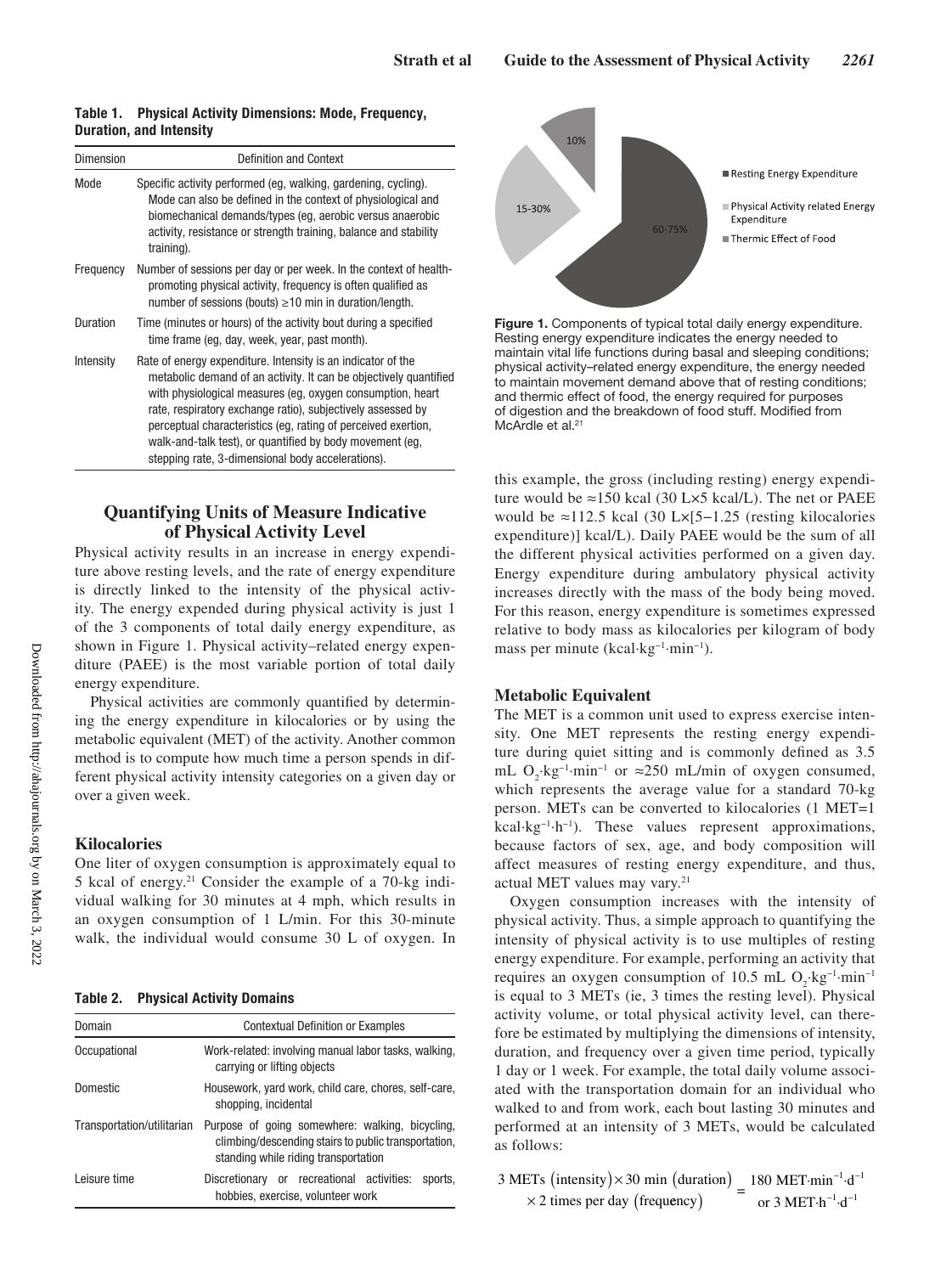# **Moderate- and Vigorous-Intensity Physical Activity**

Perhaps one of the most common measures of interest from a physical activity assessment is simply the amount of time an individual spends in a specified physical activity intensity threshold range. For example, assessments frequently seek to determine whether an individual is meeting the 2008 physical activity guidelines for Americans<sup>6</sup> of a cumulative 150 minutes per week of moderate-intensity physical activity or 75 minutes per week of vigorous-intensity physical activity. Moderateintensity and vigorous-intensity physical activity can be defined in both absolute and relative terms. Absolute intensity is determined by the external work performed, whereas relative intensity is determined relative to an individual's level of cardiorespiratory fitness ( $\rm\ddot{V}o_{2}$ max). Standard definitions for both relative and absolute intensity are shown in Table 3. Walking, for instance, is often described as a moderate-intensity physical activity; however, the actual intensity for an individual may vary. In absolute terms, walking at a speed of ≈3 mph is equivalent to 3 METs, which meets the criteria for moderate intensity. However, a difference can be noted when one compares individuals of different fitness levels (person A with a  $\text{Vo}_{2}$ max of 17.5 mL  $\text{O}_{2}$ ·kg<sup>-1</sup>·min<sup>-1</sup> [5 METs] versus person B with a  $\text{Vo}_{2}$ max of 42 mL  $\text{O}_{2}$ ·kg<sup>-1</sup>·min<sup>-1</sup> [12 METs]) walking together at a speed of 3 mph. From an absolute standpoint, both person A and person B are performing at the same absolute level of physical activity intensity (3 METs). From a relative standpoint, though, person A is performing at a hard-intensity level (walking at  $60\%$  of  $\text{V}_{2}$ max), whereas person B is performing a light-intensity activity (walking at  $25\%$  of  $\text{Vo}_{2}$ max).

# **Available Methods of Assessing Physical Activity**

There are 2 broad categories of methods available to assess physical activity: subjective methods and objective methods. Subjective methodologies rely on the individual either to record activities as they occur or to recall previous activities. Objective methodologies include all wearable monitors that directly measure 1 or more biosignals, such as acceleration, heart rate, or some other indicator of physical activity or energy expenditure, as they occur.

| Table 3. | <b>Classification of Physical Activity Intensity</b> |  |  |  |
|----------|------------------------------------------------------|--|--|--|
|----------|------------------------------------------------------|--|--|--|

|            |                                                        | <b>Relative Intensity</b>   |            |           | Absolute Intensity |  |  |
|------------|--------------------------------------------------------|-----------------------------|------------|-----------|--------------------|--|--|
| Intensity  | $V_0$ , max $(\%)$<br><b>Heart Rate</b><br>Reserve, %* | Maximal<br>Heart Rate.<br>% | <b>RPE</b> | Intensity | <b>METs</b>        |  |  |
| Very light | ${<}25$                                                | $30$                        | $\leq$ 9   | Sedentary | $1 - 1.5$          |  |  |
| Light      | $25 - 44$                                              | $30 - 49$                   | $9 - 10$   | Light     | $1.6 - 2.9$        |  |  |
| Moderate   | $45 - 59$                                              | $50 - 69$                   | $11 - 12$  | Moderate  | $3.0 - 5.9$        |  |  |
| Hard       | 60-84                                                  | 70-89                       | $13 - 16$  | Vigorous  | > 6.0              |  |  |
| Very hard  | >85                                                    | >90                         | >16        |           |                    |  |  |
| Maximal    | 100                                                    | 100                         | 20         |           |                    |  |  |

METs indicates metabolic equivalents; RPE, rating of perceived exertion; and  $\dot{\mathsf{V}}\text{o}_2$ max, maximal aerobic capacity.

\*% Heart rate reserve (HRR) formula=Maximal heart rate (HR)−resting HR=HRR; calculate HRR target by (HRR×%value)+resting HR.

Modified from Physical Activity and Health: A Report of the Surgeon General.<sup>3(p33)</sup>

# **Subjective Methods of Assessing Physical Activity**

Two types of subjective methods are used to assess physical activity: questionnaires and diaries/logs.

# *Physical Activity Questionnaires*

Physical activity questionnaires are used to identify the dimensions and domains of physical activity behaviors from either self-reported responses or interviews. Questionnaires vary in their detail, ranging from a few items that give a global overview of activity to a long, detailed quantitative history of activity over the past year or even a lifetime. Physical activity questionnaires are classified into 3 categories: global, recall, and quantitative history. Overall, validation studies of questionnaires show strong correlations and agreement with other construct criteria measures for vigorous-intensity physical activity, but they are generally less accurate for light- to moderate-intensity activities.<sup>22-24</sup> Discriminant validation studies have shown that questionnaires are able to classify individuals in rank order according to activity level, $25$  so in other words, within a sample, they are able to discern who is less or more physically active. Table 4 provides an overview of some of the most commonly used global, recall, and quantitative history questionnaires, along with questionnaire characteristics and key references that provide validity information to help inform choice when considering a questionnaire as a physical activity assessment tool.

### *Global Physical Activity Questionnaires*

Global questionnaires provide a quick overview of a person's physical activity level. Global questionnaires are typically short (2 to 4 items) and are used to identify whether an individual meets a physical activity standard (eg, 150 min/wk of moderate to vigorous physical activity) or to provide a classification (eg, active versus inactive). As a self-administered tool, global questionnaires are preferred in many clinical settings, epidemiological studies, and surveillance settings for their ease of administration, brevity, and ability to determine a physical activity score.

One example of a commonly used global questionnaire is the Exercise Vital Sign. This 2-item global questionnaire is used in electronic medical records to assess the minutes per week patients spent in moderate- or vigorous-intensity activity. Administration to nearly 2 million patients in a healthcare setting showed the questionnaire had good discriminant validity when the proportions of patients classified as inactive, insufficiently active, or sufficiently active were compared with national physical activity surveillance data.26

## *Short Recall Physical Activity Questionnaires*

Short recall physical activity questionnaires provide a quick assessment of the total volume of physical activity classified by dimension of intensity level or by domain. Short recalls often are used to determine the proportion of adults meeting national physical activity guidelines in surveillance and descriptive epidemiology settings<sup>45,71,72</sup> and to identify physical activity behavior change in intervention studies.73 Types of activities surveyed include moderate- and vigorous-intensity categories or selected activities and behaviors such as walking, stair climbing, and sitting. Short recall physical activity questionnaires generally have from 7 to 12 items and can be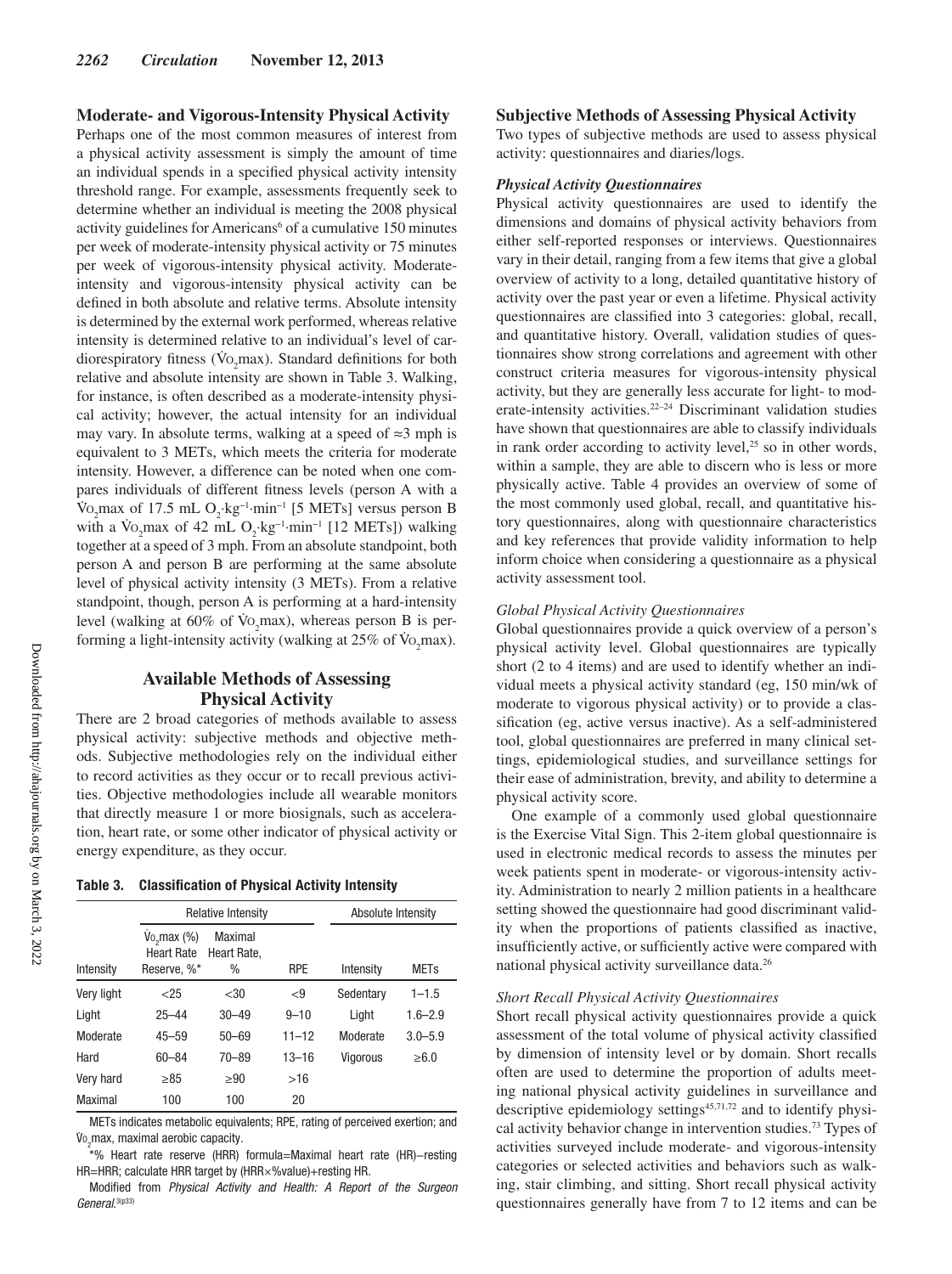| Instrument                                     | Number<br>of Items | Administration<br>Mode         | <b>Summary Score</b><br>Unit                                                   | <b>Dimensions</b><br>Assessed* | Domains<br>Assessed† | Setting                | Population                                                                                         | <b>Key References</b> |
|------------------------------------------------|--------------------|--------------------------------|--------------------------------------------------------------------------------|--------------------------------|----------------------|------------------------|----------------------------------------------------------------------------------------------------|-----------------------|
| Global                                         |                    |                                |                                                                                |                                |                      |                        |                                                                                                    |                       |
| <b>Exercise Vital</b><br>Sign                  | $\overline{c}$     | Self                           | min/wk                                                                         | 5                              | $\overline{c}$       | Clinic                 | Adults                                                                                             | 26                    |
| EPIC PAQ                                       | 4                  | Self                           | min/wk,<br>$MET·h-1·wk-1$                                                      | 1, 3, 4                        | 2, 3, 4              | Community              | Adults                                                                                             | 27, 28                |
| Godin Leisure<br>Time<br>Exercise              | 4                  | Self                           | <b>Total leisure</b><br>activity score                                         | 1, 2, 3                        | 3                    | Worksite,<br>community | Adults, men,<br>women, white,<br>black, Asian,<br>Latino, MS<br>patients                           | 23, 29-33             |
| <b>Lipid Research</b><br>Clinics               | 4                  | Self, interviewer              | <b>Activity score</b>                                                          | 5                              | 3, 4                 | Community              | Adults, older<br>adults, men,<br>women, white                                                      | 23, 34-37             |
| Minnesota<br><b>Heart Health</b>               | 4                  | Self                           | 5- Point score                                                                 | 4                              | 3                    | Community              | Adults, men,<br>women, white                                                                       | 23, 37, 38            |
| Physical<br><b>Activity Vital</b><br>Sign      | 2                  | Self, interviewer              | min/wk                                                                         | 5                              | $\overline{c}$       | Clinic                 | Adults                                                                                             | 39                    |
| Rapid<br>Assessment<br>of Physical<br>Activity | 7(9)               | Self, telephone                | Active score                                                                   | 5                              | $\overline{2}$       | Clinic, community      | Older adults                                                                                       | 40, 41                |
| <b>Stanford Usual</b><br>PAQ                   | 11                 | Interviewer                    | <b>Activity score</b>                                                          | 2                              | 3                    | Community              | Adults, older<br>adults, men,<br>women, white                                                      | 23, 34, 42            |
| Short recall                                   |                    |                                |                                                                                |                                |                      |                        |                                                                                                    |                       |
| ARIC-Baecke                                    | 16                 | Self                           | Work index,<br>nonsport leisure,<br>total score                                | 2, 3                           | 3, 4                 | Community              | Adults, men,<br>women, white                                                                       | 35, 37, 43            |
| Aerobic Center<br>Longitudinal<br>Study        | 15                 | Self                           | PA index from<br>total energy<br>expenditure in<br>kcal/wk                     | 1, 2, 3, 4                     | 3, 6                 | Community              | Men, adults, older<br>adults, white                                                                | 44                    |
| <b>BRFSS, 2001</b>                             | Varies             | Telephone<br>interviewer       | Continuous or<br>categorical score;<br>min/wk                                  | 1, 2, 3, 5                     | 1, 3, 5, 6           | Community              | Men, women,<br>adults, white,<br>black, Hispanic                                                   | $45 - 48$             |
| CARDIA                                         | 60                 | Self                           | Weighted<br>frequency                                                          | 2, 3                           | 3, 4                 | Community              | Adults, men,<br>women, white                                                                       | 23, 37, 38            |
| <b>CHAMPS</b>                                  | 33                 | Self                           | Activity scores,<br>$MET·min-1·wk-1,$<br>kcal/wk                               | 1, 2, 3, 4                     | 3                    | Community              | Older adults,<br>white, men,<br>women                                                              | 49,50                 |
| Global PAQ                                     | 16                 | Interviewer                    | Continuous or<br>categorical score;<br>MET-min <sup>-1</sup> -wk <sup>-1</sup> | 2, 3, 4, 5                     | 1, 2, 3, 4, 5        | Community              | Adults                                                                                             | 51                    |
| International<br>PAQ short                     | 4                  | Telephone<br>interviewer, self | Continuous or<br>categorical score;<br>MET·min <sup>-1</sup> ·wk <sup>-1</sup> | 1, 2, 3, 6                     | 3, 4, 5, 6           | Community              | Adults, men,<br>women, older<br>adults, white,<br>Chinese,<br>Japanese, Latino,<br>Hispanic, black | 52, 53                |
| International<br>PAQ long                      | 27                 | Telephone<br>interviewer, self | Continuous or<br>categorical score;<br>MET·min <sup>-1</sup> ·wk <sup>-1</sup> | 1, 2, 3, 6                     | 3, 4, 5, 6           | Community              | Adults,<br>adolescents,<br>men, women,<br>white, Chinese,<br>Japanese, Latino,<br>Hispanic, black  | 52                    |
|                                                |                    |                                |                                                                                |                                |                      |                        |                                                                                                    | (Continued)           |

| Table 4. Available Sample of Subjective Physical Activity Assessment Methods |  |  |  |
|------------------------------------------------------------------------------|--|--|--|
|                                                                              |  |  |  |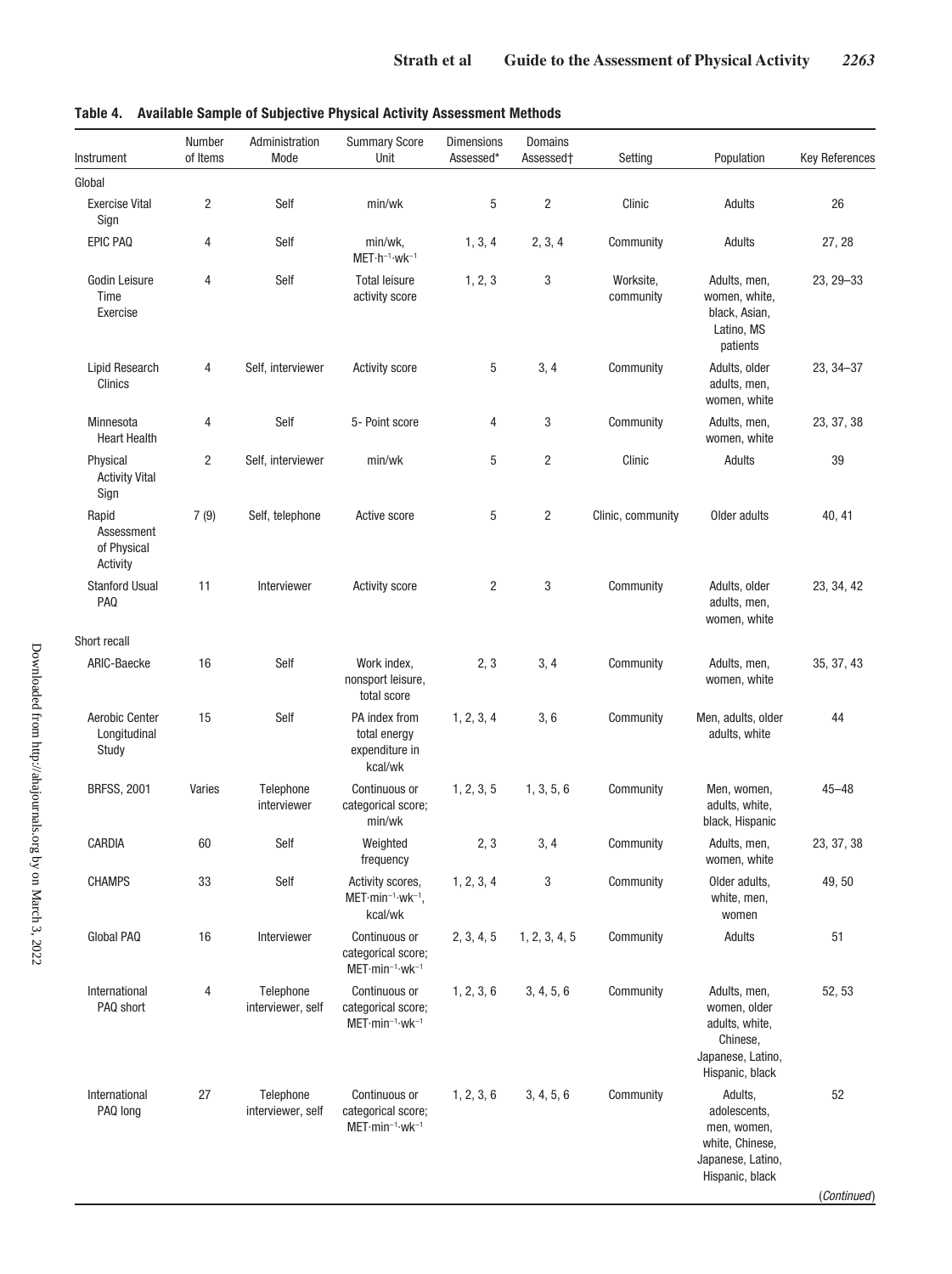# **Table 4. Continued**

| Instrument                                                   | Number<br>of Items | Administration<br>Mode | <b>Summary Score</b><br>Unit                                                                             | <b>Dimensions</b><br>Assessed* | <b>Domains</b><br>Assessed <sup>+</sup> | Setting                | Population                                                                                  | <b>Key References</b>        |
|--------------------------------------------------------------|--------------------|------------------------|----------------------------------------------------------------------------------------------------------|--------------------------------|-----------------------------------------|------------------------|---------------------------------------------------------------------------------------------|------------------------------|
| Kaiser PAQ<br>(KPAS)                                         | 75                 | Interviewer, self      | <b>Activity index</b><br>$(1-5)$ , total<br>activity index                                               | 2, 3, 4                        | 2, 3, 4, 6                              | Community              | Adults, women,<br>pregnant women,<br>white                                                  | 54, 55                       |
| <b>LOPAR</b>                                                 |                    | Interviewer            | $MET·h-1·wk-1$                                                                                           | 1, 2, 3                        | 3, 4, 6                                 | Clinic                 | Adults                                                                                      | 56                           |
| Pregnancy PAQ                                                | 32                 | Self                   | $MET·h-1·wk-1$                                                                                           | 2, 3                           | 3, 4, 5, 6                              | Community              | Pregnant women,<br>white, black,<br>Hispanic                                                | 57                           |
| Seven-day PA<br>Recall                                       | $4 - 8$            | Interviewer            | $MET·min-1·wk-1$ ,<br>$MET·h-1·wk-1$                                                                     | 1, 2, 3                        | 3, 4                                    | Community, clinic      | Adults, older<br>adults, children,<br>adolescents, men,<br>women, black,<br>Asian, Hispanic | 23, 34, 37                   |
| Yale PAQ<br>(YPAS)                                           | 25                 | Interviewer            | <b>Activity index</b><br>(kcal/wk), total<br>time index (h/wk),<br>summary index                         | 1, 2, 3, 6                     | 1, 3, 6                                 | Clinic                 | Older adults,<br>adults, men,<br>women, white                                               | 34, 58, 59                   |
| Quantitative history                                         |                    |                        |                                                                                                          |                                |                                         |                        |                                                                                             |                              |
| Friedenrich<br>Lifetime<br>Leisure                           | Varies             | Interviewer            | $MET·h-1·wk-1$ ,<br>day, month, year                                                                     | 1, 2, 3                        | 3, 4, 6                                 | Recovery group         | Adults, older<br>adults, women,<br>white, Asian                                             | 60                           |
| Minnesota<br><b>LTPA</b>                                     | 63                 | Interviewer            | <b>Total metabolic</b><br>activity index                                                                 | $\overline{4}$                 | 3,6                                     | Community,<br>military | Older adults.<br>adults, men,<br>women, white,<br>Spanish, black                            | 34, 35, 43, 58,<br>$61 - 65$ |
| Modifiable<br>Activity<br>Questionnaire                      | Varies             | Interviewer, self      | h/wk,<br>$MET·h-1·wk-1$                                                                                  | 2, 3, 4                        | 3, 4                                    | Community              | Adults, men,<br>women. Native<br>American, white,<br>Iranian                                | $66 - 70$                    |
| <b>Tecumseh Self-</b><br>Administered<br>Occupational<br>PAQ | 29                 | Self                   | Work activity units,<br>transportation<br>activity units,<br>walking, bicycling,<br>stair activity units | 6                              | 4                                       | Community              | Adults, men,<br>women, white,<br>black                                                      | 23, 37, 43, 61               |

Physical activity questionnaires represent a listing of commonly used measures; this does not represent an exhaustive list.

ARIC indicates Atherosclerosis Risk in Communities; BRFSS, Behavioral Risk Factor Surveillance Survey; CARDIA, Cardiovascular Risk Development in Young Adults; CHAMPS, Community Healthy Activities Model Program for Seniors; EPIC, European Prospective Investigation Into Cancer and Nutrition; KPAS, Kaiser Physical Activity Survey; LOPAR, Low-level physical activity recall; LTPA, leisure-time physical activity; MET, metabolic equivalent; MS, multiple sclerosis; PA, physical activity; PAQ, physical activity questionnaire; and YPAS, Yale Physical Activity Survey.

\*Dimensions assessed: 1=intensity, 2=frequency, 3=duration, 4=total physical activity, 5=meeting physical activity guidelines, and 6=energy expenditure. †Domains assessed: 1=walking, 2=lifestyle, 3=leisure time, 4=occupational, 5=transportation, and 6=household.

self-administered or interviewer administered. A physical activity score can be a simple ordinal number, with higher numbers reflecting greater levels of activity, or a volume score computed by multiplying the frequency in sessions per week (or month), minutes per session, and intensity of the activity recalled. The intensity often is expressed as METs. The "Compendium of Physical Activities: Classification of Energy Costs of Human Physical Activities"74 was published in 1993, with updates in 2000 and 2011.75,76 This publication provides a comprehensive list of physical activity MET values for use in scoring physical activity questionnaires. Once a MET value is obtained for a physical activity performed, an activity score can be computed. An example of a short recall physical activity questionnaire is the International Physical Activity Questionnaire.52

### *Quantitative History Physical Activity Questionnaires*

Quantitative history physical activity questionnaires are detailed surveys often performed over the past month or year or over a lifetime. The questionnaires may contain 20 to 60 detailed questions and are usually interviewer administered. Quantitative history questionnaires generally are used in epidemiological studies to understand what types and intensities of physical activity contribute to mortality, as well as to examine various types of morbidities and health-enhancing behaviors.77–79 The value of using the quantitative history approach is its ability to obtain an estimate of one's physical activity volume during periods in the past that may be relevant to one's current health status. One example commonly used is the Bone Loading History Questionnaire,<sup>80</sup> which is a recall of physical activities performed at various ages from childhood to the past year for determination of hip and spine weightbearing and bone-loading activities.

# *Physical Activity Diaries/Logs*

Diaries are often used to obtain a detailed hour-by-hour or activity-by-activity record of one's physical activity and sedentary behaviors. Researchers use diaries to evaluate the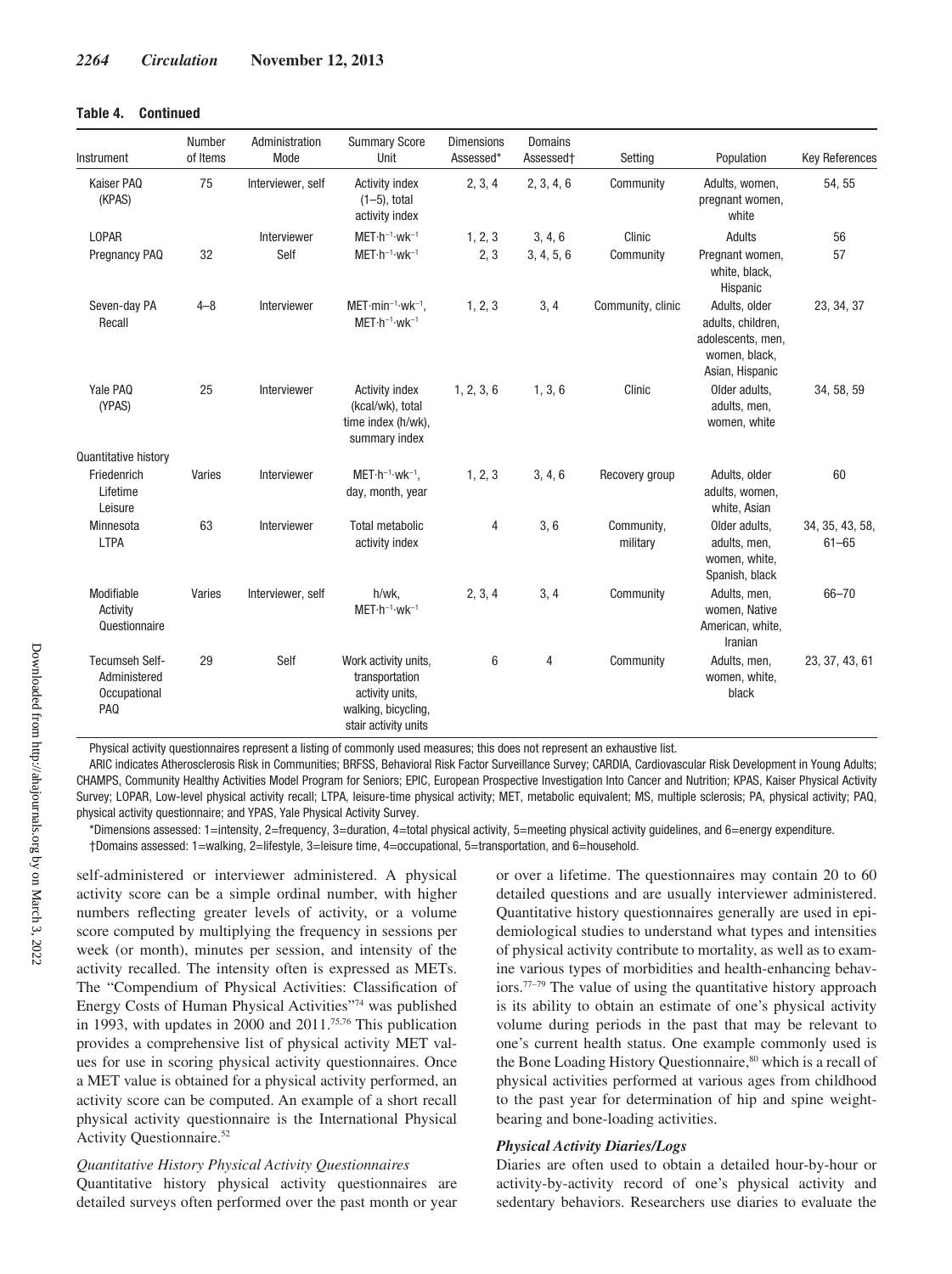psychometric properties of physical activity questionnaires and as an adjunct to objective monitoring. Diaries are completed by the user and can be in the form of a paper-andpencil booklet<sup>81</sup> or a cell phone programmed to remind the user to enter information about current activities or activities performed in the past 1 to 4 hours.<sup>82</sup> The type of information recorded varies but generally includes the time an activity started and stopped, a rating of intensity, and the mode/type of activity. The diaries can be scored by use of the "Compendium of Physical Activities."75 Physical activity diaries can also be used as part of an ecological momentary assessment<sup>83,84</sup> to better understand social and physical contextual information. Such data are able to record significant features of the immediate situation and to examine how that situation affects physical activity behavior in that particular setting and moment in time.<sup>85</sup>

The Bouchard Physical Activity Record is a well-known physical activity log that has users identify 1 of 9 types of movement behaviors performed every 15 minutes.<sup>86</sup> The activities are rated on a 1 to 9 scale that corresponds to a range of 1.0 to 7.8 METs. To score the log, the numbers are summed and multiplied by the assigned MET values, and estimations of energy expenditure per day (kcal/kg of body weight) can be derived. An example of another log is that of Ainsworth and colleagues,87 who developed and implemented a 7-page log (1 page for each day) that contained 48 items (7 resting/light intensity [<3.0 METs], 25 moderate intensity [3–6 METs], and 16 vigorous intensity [>6 METs]), organized by different physical activity domains.

#### **Objective Methods of Assessing Physical Activity**

There are numerous methods available to objectively assess physical activity. For the purpose of this scientific statement, objective methods will be separated into the following categories: measures of energy expenditure, physiological measures, motion sensors, and assessment methods that combine more than one type of sensor.

### *Measures of Energy Expenditure*

#### *Indirect Calorimetry*

Measuring energy expenditure by indirect calorimetry entails measurement of the ventilatory volume and the amounts of oxygen consumed and carbon dioxide produced. It is considered the reference, or criterion, method for measuring energy expenditure under controlled conditions (ie, in a laboratory).

The most commonly used form of indirect calorimetry employs an open-circuit system in which a person breathes either room air or a mixture of gases of known concentration and the expired amounts of oxygen and carbon dioxide are analyzed. Different types of open systems are available, including whole-body room calorimeters and computerized metabolic cart systems. Detailed reviews of the theory and assumptions underlying these methods are available elsewhere.<sup>88–90</sup>

### *The Doubly Labeled Water Method*

The doubly labeled water (DLW) method measures total energy expenditure in free-living individuals over a period of 1 to 3 weeks. The method was first used in humans in the early  $1980s^{91-93}$  and has contributed significantly to our understanding of human energy expenditure. When combined with measurements of resting energy expenditure and the thermic effect of food, the DLW method can be used to calculate PAEE.

The basic principle of the DLW method relies on the difference in elimination rates between 2 stable isotopes, oxygen-18  $(^{18}O)$  and deuterium  $(^{2}H)$ . Known quantities of these stable (nonradioactive) and completely safe isotopes are ingested as water. The isotopes are distributed in the body water pool, and labeled deuterium is eliminated from the body as water, whereas the labeled oxygen isotope  $(^{18}O)$  is eliminated as both water and carbon dioxide. Thus, the difference in elimination rate between these isotopes represents the carbon dioxide production over the measurement time. From the isotope disappearance curves, 4 parameters are deduced: the 2 pool sizes of  ${}^{2}H$  and  ${}^{18}O$  and the fractional rate constants of elimination for each of these isotopes. These variables are thereafter used to estimate carbon dioxide production over the measurement time. Detailed reviews of this method are available elsewhere.91–97

# *Direct Observation*

Direct observation entails a trained observer watching or video recording an individual who is partaking in physical activities to monitor and record them.<sup>98</sup> This method of assessment can be used to generate important contextual information, and it thus permits an evaluation of the mode/type of physical activity, as well as when, where, and with whom it occurs. As a method of assessing physical activity, direct observation is more commonly used with children than with adults.<sup>99</sup> Detailed overviews of the instrumentation available for direct observation can be found elsewhere.<sup>98,100</sup> Common to most observational approaches is the use of small time intervals and a coded score of movement intensity, activity type or domain, and the location in which the activity occurred.

# *Physiological Measures*

#### *Heart Rate Monitoring*

The practicality and feasibility of this objective method for assessing physical activity have increased significantly with the development of small wrist-worn heart rate monitor receivers that are able to accept signals wirelessly from electrodes secured to a chest strap and to store data at high resolution for days. The principle underlying the use of heart rate as a measure of physical activity derives from the physiological connection that makes alterations in heart rate indicative of cardiorespiratory stress during movement of any sort, and thus during physical activity and exercise. Assessment of physical activity by use of heart rate is problematic at low-intensity levels of activity, because heart rate is also influenced by factors that cause sympathetic reactivity (eg, caffeine consumption, emotional state, temperature). Heart rate does, however, increase linearly and proportionately with the intensity of movement during moderate- to vigorous-intensity aerobic activity.101 However, one confounder is that activities that involve the use of upper-extremity musculature result in a higher heart rate response per given rate of total energy expenditure than activities performed primarily with the legs. Additionally, the heart rate response to changes in physical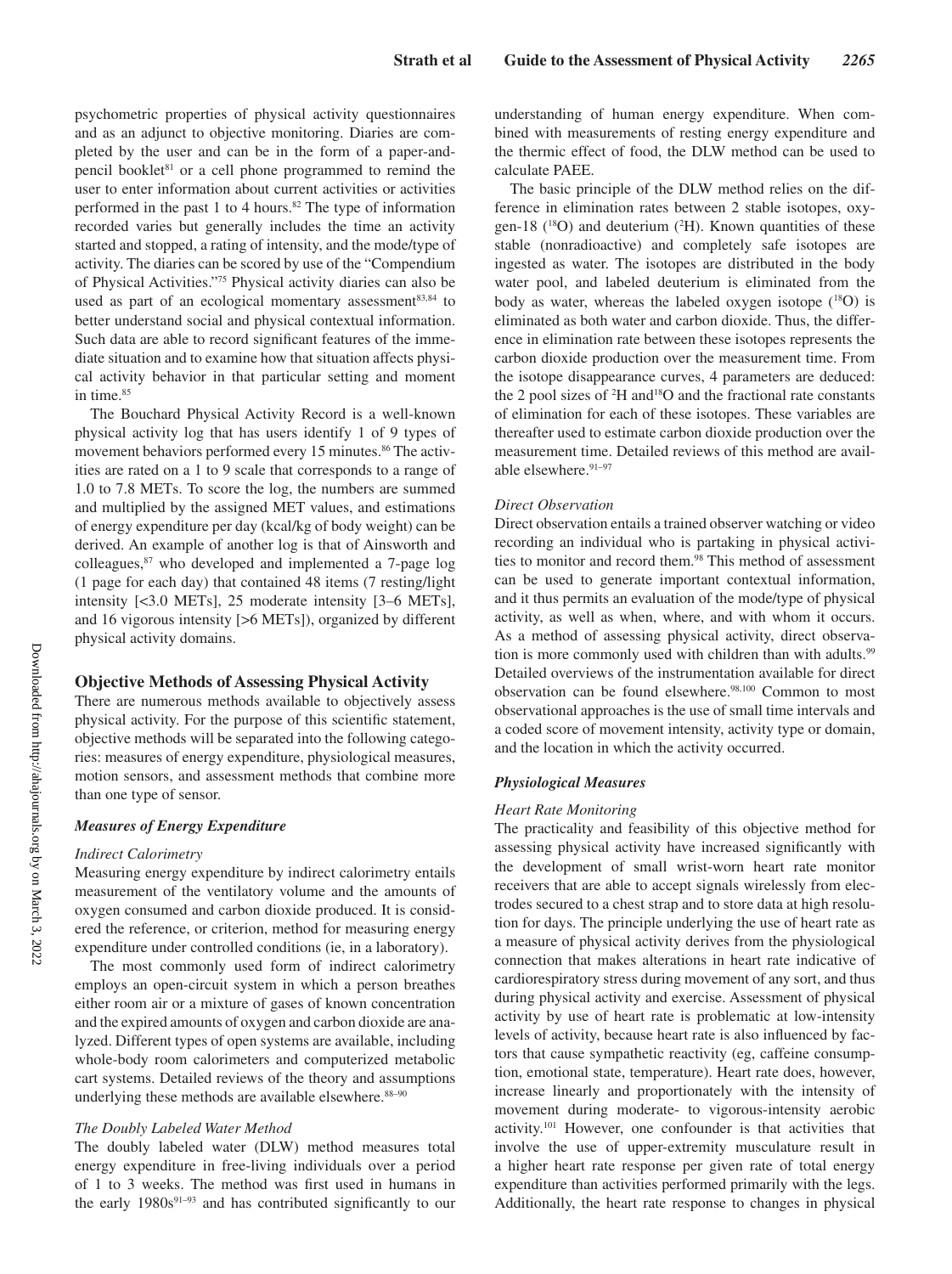activity is not immediately reflective of the energy demands. With both the onset of activity and the cessation of activity, there is a lag period. Therefore, heart rate may miss sporadic activity or overestimate the time spent in different intensities of activity during recovery. Measures of physical activity derived from heart rate monitoring are typically time spent in physical activities at different intensity levels (eg, moderate and vigorous intensity) and PAEE. The accuracy of estimating outcomes indicative of physical activity from heart rate monitoring is improved by calibrating an individual's heart rate and energy expenditure response (via oxygen consumption measurement) to different levels of activity, thus accounting for variation across individual heart rate response.101–104 To overcome the necessity for individual calibration to estimate energy expenditure from heart rate monitoring, generalized approaches have been developed. One such approach is the use of estimates of energy expenditure from heart rate by use of multivariate predictive equations derived from group data in adults.101,105–107 Group-level analysis has been found to be satisfactory for some population groups.<sup>108</sup>

# *Motion Sensors*

Wearable devices that measure body motion can be used to assess physical activity and estimate energy expenditure. The most commonly used sensors for these purposes are accelerometers, which measure acceleration and movement,

and pedometers, which measure steps and can estimate distance walked. Both devices are popular tools for objective assessment of specific aspects of physical activity behavior. Tables 5 through 7 provide an overview of commonly used accelerometers, pedometers, and multiunit sensing devices, coupled with characteristics of each unit (eg, cost, memory, and recording time) and key references that provide validity information to help inform choice when considering motion sensors as a physical activity assessment tool.

# *Accelerometers*

Accelerometer sensors used to estimate physical activity provide a measure of accelerations of the body during movement and have the advantage of capturing frequency, duration, and intensity of physical movement in a time-stamped manner. Acceleration is measured in either 1 plane (usually vertical), 2 planes (vertical and mediolateral or vertical and anterior-posterior), or 3 planes (vertical, mediolateral, and anterior-posterior).209 The device is enclosed in a case and then attached to the body (either at the hip, ankle, wrist, or lower back), typically by a strap. Recent advances in microelectromechanical technology have reduced the cost and size of accelerometers significantly. Many accelerometers are now able to record high-resolution data, as well as store data for several weeks.

The use of accelerometers has increased dramatically in recent years, and this will likely continue with new

|  | Table 5.     Available Objective Methods to Assess Physical Activity: Accelerometers |  |
|--|--------------------------------------------------------------------------------------|--|
|  |                                                                                      |  |

|                                 | Actical                                                  | ActiGraph                                                                                  | <b>ActivPAL</b>                                                                                                           | <b>GENEActiv</b>                             | <b>Lifecorder Plus</b>                                                                     | RT <sub>3</sub>                                     |
|---------------------------------|----------------------------------------------------------|--------------------------------------------------------------------------------------------|---------------------------------------------------------------------------------------------------------------------------|----------------------------------------------|--------------------------------------------------------------------------------------------|-----------------------------------------------------|
| <b>Size</b>                     | $29\times37\times11$ mm                                  | $4.6 \times 3.3 \times 1.5$ cm                                                             | $53\times35\times7$ mm                                                                                                    | $43\times40\times13$ mm                      | $7.25\times4.2\times1.8$ cm                                                                | $7.1\times5.3\times2.8$ cm                          |
| Weight, g                       | 16                                                       | 19                                                                                         | 15                                                                                                                        | 14                                           | 48                                                                                         | 65                                                  |
| Battery                         | CR2025 lithium                                           | Rechargeable lithium                                                                       | Rechargeable lithium                                                                                                      | Rechargeable lithium                         | CR2032 lithium                                                                             | AAA battery                                         |
| Memory                          | 32 MB                                                    | 512 MB                                                                                     | <b>16 MB</b>                                                                                                              | 500 MB                                       | 128 kB                                                                                     | N/A                                                 |
| <b>Recording time</b>           | Raw: 12 d; 1 s Steps:<br>194 d                           | Raw: 40 d at 30 Hz                                                                         | 8 d                                                                                                                       | 45 d at 10 Hz, 7 d at<br>100 Hz              | 7-d LCD display; 60-d<br>internal memory                                                   | 3 h to 21 d                                         |
| Modes for sampling              | Raw + steps; 1, 2, 5,<br>15, 30, 60 s (counts)<br>epochs | Raw acceleration                                                                           | Raw acceleration                                                                                                          | Raw acceleration                             | Steps, intensity 1 (low)<br>to 9 (high), proprietary<br>algorithm from raw<br>acceleration | Counts                                              |
| Interface                       | <b>USB</b>                                               | <b>USB</b>                                                                                 | <b>USB</b>                                                                                                                | <b>USB</b>                                   | <b>USB</b>                                                                                 | USB with docking unit                               |
| Number of axes                  | Omnidirectional                                          | <b>Triaxial</b>                                                                            | Uniaxial                                                                                                                  | Triaxial                                     | Uniaxial                                                                                   | Triaxial                                            |
| Placement                       | Hip, wrist, ankle                                        | Hip, wrist, ankle                                                                          | Thigh                                                                                                                     | Wrist, ankle, hip, thigh,                    | Hip                                                                                        | Hip                                                 |
| Outcome measures                | Physical activity energy<br>expenditure, steps           | Energy expenditure.<br>steps, physical activity<br>intensity, body position                | Sitting/lying, standing<br>time, steps, step rate,<br>number of posture<br>changes, MET hours,<br>physical activity level | Physical activity,<br>activity type, posture | Steps, moderate to<br>vigorous physical<br>activity, total energy<br>expenditure           | Energy expenditure,<br><b>METs, activity counts</b> |
| Software for data<br>processing | <b>Respironics Actiware 5</b>                            | Actilife 6                                                                                 | activPAL 5.8                                                                                                              | <b>GENEActivPC Software</b>                  | Physical activity<br>analysis software                                                     | <b>RT3 Assist Software</b>                          |
| Web site                        | http://www.philips.<br>com/actical                       | http://www.<br>theactigraph.com                                                            | http://www.<br>paltechnologies.com                                                                                        | http://www.geneactiv.<br>co.uk/              | http://www.suzuken-<br>kenz.com                                                            | http://www.<br>stayhealthy.com                      |
| Cost                            | Monitor \$450: \$950 for<br>and software                 | Monitor \$249: \$1249<br>monitor device, reader, for monitor device, belt,<br>and software | Monitor \$616: \$1386<br>for monitor device,<br>software, and docking<br>station                                          | \$270                                        | \$129.95                                                                                   | \$300 (Monitor currently<br>being upgraded)         |
| Key references                  | 109-118                                                  | 19, 110, 119-146                                                                           | $147 - 158$                                                                                                               | 159-162                                      | 163-172                                                                                    | 110, 173-183                                        |

Accelerometers listed represent commonly used devices; this does not represent an exhaustive list.

LCD indicates liquid crystal display; MET, metabolic equivalent; N/A, information not readily available; and USB, universal serial bus.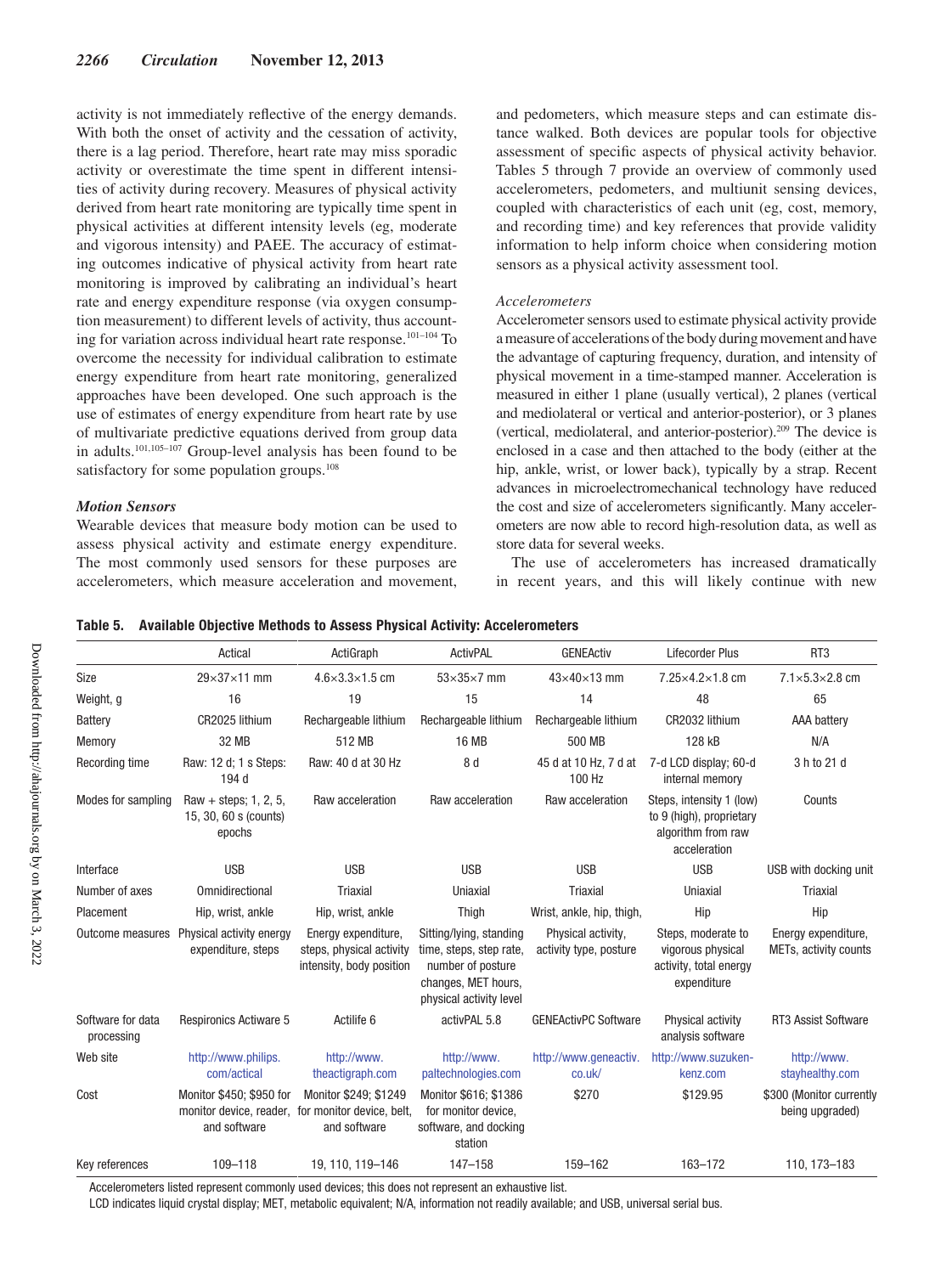|                  | StepWatch                                | Omron (HJ-720ITC)*                                    | New Lifestyles (NL-2000i)*             | Yamax (CW 700)*                                       |
|------------------|------------------------------------------|-------------------------------------------------------|----------------------------------------|-------------------------------------------------------|
| Size             | $75\times50\times20$ mm                  | $53\times15\times74$ mm                               | $5.7 \times 1.9 \times 4.4$ cm         | $5.1 \times 1.9 \times 3.8$ cm                        |
| Weight, g        | 38                                       | 32                                                    | 14                                     | 36                                                    |
| Battery          | Lithium                                  | CR2032                                                | <b>CR-20</b>                           | CR-2032                                               |
| Recording time   | 2 <sub>mo</sub>                          | 41 d                                                  | $7 - 14d$                              | $7 - 14d$                                             |
| Sensor           | Accelerometer                            | Accelerometer                                         | Accelerometer                          | Spring/lever                                          |
| Placement        | Ankle                                    | Hip, pocket, chest                                    | Hip                                    | Hip                                                   |
| Outcome measures | Steps, gait parameters                   | Steps, aerobic steps, energy<br>expenditure, distance | Steps, distance, energy<br>expenditure | Steps, activity time, distance,<br>energy expenditure |
| Connectivity     | <b>PC</b>                                | PC/USB                                                | None                                   | None                                                  |
| Web site         | http://www.<br>orthocareinnovations.com/ | http://www.omronhealthcare.<br>com                    | http://www.new-lifestyles.com          | http://www.yamaxx.com                                 |
| Cost             | \$2000                                   | \$59                                                  | \$70                                   | \$24                                                  |
| Key references   | 158, 184-188                             | 163-165, 189-194                                      | 163-165, 194, 195                      | 163-165, 183, 193-196                                 |

| Table 6. Available Objective Methods to Assess Physical Activity: Pedometers |  |  |  |  |  |  |
|------------------------------------------------------------------------------|--|--|--|--|--|--|
|------------------------------------------------------------------------------|--|--|--|--|--|--|

Pedometers listed represent commonly used devices; this does not represent an exhaustive list. Before selecting any pedometer for use, it is recommended to test the model. Walk at a slow, moderate, and fast pace and count steps over a 100- to 200-m course and compare pedometer steps to counted steps.

PC indicates personal computer; and USB, universal serial bus.

\*There are numerous models available per manufacturer. Check the specifications for each model and select a model that provides the type of data needed. The price increases with more options.

applications such as the insertion of accelerometers into smart phones and other commonly used devices. Some of the most frequently used models that are available commercially are described in Tables 5 through 7. There are differences between and sometimes within accelerometer models, which have been reported elsewhere.109,119,173,210,211 The detailed technical specifications of accelerometers have also been described by Chen and Bassett.209

*Accelerometer Data Transformation.* The main data outcome from accelerometers is a recording of body acceleration and deceleration. This measurement, which is often referred to as raw accelerometer data, is typically recorded in units of acceleration due to gravity (*g*) and expressed as acceleration in meters per second squared. This is then further transformed into other units. The most common unit of measure for accelerometers is the count, which can be

|  | Table 7.    Available Objective Methods to Assess Physical Activity: Multisensing Tools |  |  |
|--|-----------------------------------------------------------------------------------------|--|--|
|  |                                                                                         |  |  |

|                              | SenseWear                                                                               | <b>IDEEA</b>                                                            | Actiheart                                                                     |
|------------------------------|-----------------------------------------------------------------------------------------|-------------------------------------------------------------------------|-------------------------------------------------------------------------------|
| Size                         | $88\times56\times24$ mm                                                                 | Recorder: $7\times5.4\times1.7$ cm<br>Sensors: $1.8\times1.5\times3$ mm | $32\times 6$ mm                                                               |
| Weight, g                    | 82.2                                                                                    | Recorder: 59<br>Sensor: 2                                               | 10                                                                            |
| Battery                      | Lithium polymer                                                                         | AA battery                                                              | Rechargeable lithium                                                          |
| Memory                       |                                                                                         | 200 MB                                                                  | 512 kB                                                                        |
| Recording time, d            | 28                                                                                      | 8                                                                       | 21                                                                            |
| Modes for sampling           | Raw signals                                                                             | Raw acceleration                                                        | Raw acceleration                                                              |
| Interface                    | <b>USB</b>                                                                              | <b>USB</b>                                                              | <b>USB</b>                                                                    |
| Number of axes               | <b>Triaxial</b>                                                                         | <b>Biaxial</b>                                                          | Uniaxial                                                                      |
| Sensors                      | Triaxial accelerometer, galvanic skin<br>temperature and response, heat flux<br>sensing | 5 Biaxial accelerometers, hip-worn<br>receiver                          | Uniaxial accelerometer and heart rate<br>sensing                              |
| Placement                    | Upper arm                                                                               | Chest, thigh, and feet simultaneously                                   | Chest                                                                         |
| Outcome measures             | Energy expenditure; moderate- to<br>vigorous-intensity time, steps, METs                | Activity type, energy expenditure                                       | Physical activity energy expenditure,<br>moderate- to vigorous-intensity time |
| Software for data processing | Online activity manager                                                                 | Commercial software available from<br>manufacturer                      | Commercial software available from<br>manufacturer                            |
| Web site                     | http://sensewear.bodymedia.com                                                          | http://www.minisun.com/                                                 | http://www.camntech.com/products/<br>actiheart/actiheart-overview             |
| Cost                         | \$149 or \$198 with display                                                             | \$4000                                                                  | \$1600                                                                        |
| Key references               | 142.197-202                                                                             | $203 - 205$                                                             | 206-208                                                                       |

Multisensing monitors listed represent commonly used devices; this does not represent an exhaustive list.

IDEEA indicates Intelligent Device for Energy Expenditure and Activity; MET, metabolic equivalent; and USB, universal serial bus.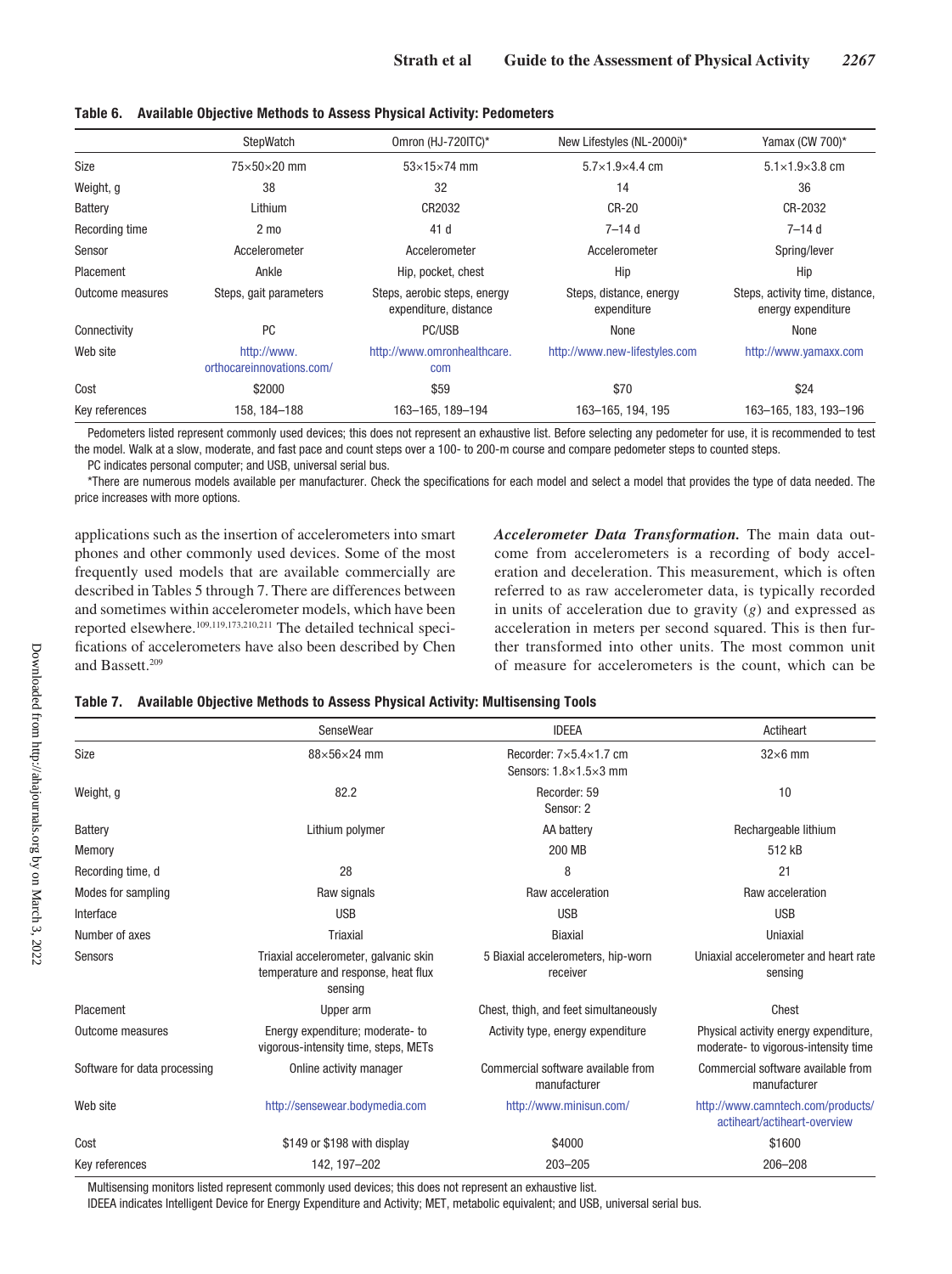expressed in different ways: counts per second, counts per minute, or summed as total counts per day. An accelerometer count is a derived unit or score that is largely dependent on the individual accelerometer, because the onboard functions of different accelerometers process the raw accelerometer data differently.

*Accelerometer Data Converted to Meaningful Physical Activity Outcomes.* For assessment of physical activity, accelerometers must be calibrated to translate monitor signals into energy expenditure units (ie, kilocalories or METs) or activity intensity categories. This operation results in either prediction equations or count thresholds that delineate a particular intensity of activity. The advantage of this approach is the ability to convert accelerometer values into physical activity outcomes such as kilocalories per week, METs per hour, or METS per minute, or how much time an individual spends in moderate- or vigorous-intensity physical activity. This latter outcome can be used to determine what percentage of a given population is meeting recommended physical activity guidelines. The different approaches to developing prediction equations or intensity count cut points from accelerometers have varied greatly within the literature, $120-124$  and these prediction equations are also sensor placement–site specific. Furthermore, equations derived from selected activities tend to be good at estimating those same activities. A detailed summary and analysis of many reported accelerometer prediction equations was reported by Lyden et al.110 It is paramount to understand that there is substantial variability in the prediction equations that have been developed (for instance, moderate-intensity activity ranges begin at points that range from  $\approx$  200 to > 2000 counts/min, depending on the reference source). An end user must critically examine how a prediction equation was derived, including the individuals and specific activities involved, and must understand the limitations of its use. For further discussion on this topic, see Matthew<sup>123</sup> and Welk.<sup>212</sup>

The accelerometer signal is typically collected continuously over time, and with older processing techniques (eg, simple regression using counts), a substantial amount of accelerometer signal feature information is not used.<sup>125–127,213</sup> Several groups<sup>128–130,159,214,215</sup> have investigated how to extract and use more of the accelerometer signal using machinelearning algorithms to process data. These analyses provide detailed information about overall physical activity behavior, including time spent in different intensities of physical activity and activity type.

## *Pedometers*

The pedometer is typically a belt- or waistband-worn motion sensor that records movement during regular gait cycles.<sup>216</sup> The outcome measure of movement is steps taken, so the pedometer is a device that is designed to measure walking behavior.

There are many commercially available pedometer models, and these are able to be categorized by features available. For instance, simple pedometers are largely able to quantify steps and estimate distance, whereas newer enhanced pedometers have a built-in time clock, memory function, and features to estimate time spent in different intensity classifications, and some are able to upload data directly to a computer (Tables 5–7). The models available differ substantially in cost and accuracy and also vary by internal mechanism. Pedometers tend to have 1 of 3 commonly used internal mechanisms, either a spring-suspended lever arm, a horizontal beam, or a piezoelectric crystal.<sup>216</sup> Several excellent studies exist that have performed comprehensive evaluations and comparisons of commercially available pedometers.<sup>163,164,196</sup> In one study, Crouter et al<sup>163</sup> examined the accuracy and precision of 10 pedometers in estimating steps, distance, and energy expenditure. Adult subjects walked on a treadmill at 5 different walking speeds while steps were observed and energy expenditure was measured via indirect calorimetry. These criterion data were compared with data displayed on the 10 pedometers. At the slowest walking speed (54 m/min), most pedometers underestimated steps. Above 80 m/min, observed steps and pedometer-measured steps were virtually identical for 6 models. Distance estimates were less accurate, and energy expenditure tended to be overestimated, which is a common finding from other investigations.165,216–218 Validation of step measurement has also been performed for overground walking (self-paced walking averaging 96.5 m/min), and for 3 of the most accurate models, the difference between observed steps and pedometer-measured steps was within 3%.165

The piezoelectric pedometer is perhaps the most sensitive of the 3 types, and it is recommended for those who walk at slower paces.<sup>219</sup> It has also been shown to be accurate across individuals of various body weights and waist circumferences.195 A newer direction for the use of pedometers is to assess the number of steps per minute that an individual performs. Some enhanced pedometers have built-in functions that attempt to distinguish between physical activity intensity levels, such as by distinguishing aerobic steps (walking >60 steps/min and walking for >10 minutes continuously) from nonaerobic steps (all other accumulated steps plus aerobic steps). Validation research specifically focusing on such enhanced features is currently lacking, although some investigations have begun to evaluate steps-per-minute thresholds and their comparability with physical activity intensity categories, with a threshold of 100 steps/min, for instance, equated with moderate-intensity physical activity.220–222 The use of pedometers to not only assess physical activity but also motivate behavior change through enhanced and wireless features is an exciting area of research and application as more products become available.

### *Multisensing Assessment Methods*

There are a few objective assessment devices that have combined multiple measurement parameters. Investigations have been performed to determine whether the validity of physical activity assessment could be improved by combining heart rate with other assessment techniques. For instance, the improved accuracy in predicting energy expenditure by combining individually calibrated heart rate monitoring with an accelerometer, compared with using either method separately, was first shown by Avons et al<sup>223</sup> and refined by Haskell et al.224 Various analytical approaches have been used to combine heart rate monitoring and accelerometer measures: (1) The use of accelerometer data to differentiate between active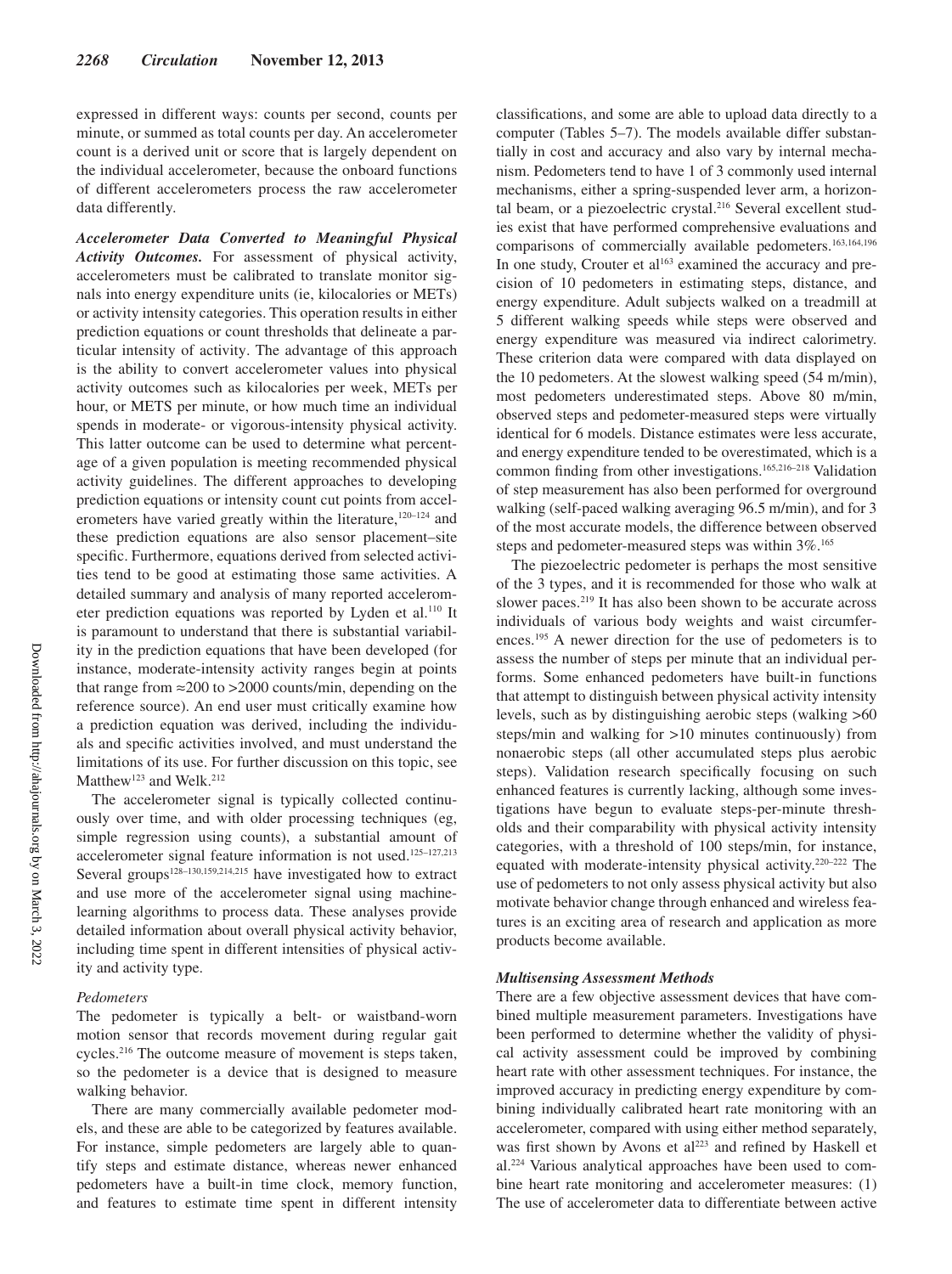

Note: 1=Physical activity questionnaires; 2=Physical activity logs/diaries; 3=Heart Rate Monitoring; 4=Pedometers;

5=Accelerometer; 6=Multi-unit Sensors; 7=Doubly Labeled Water

**Figure 2.** Decision matrix guide to selecting a physical activity (PA) measurement instrument.

and inactive periods of the day<sup>225,226</sup>; (2) the use of acceleration data at low and moderate levels of intensity and heart rate data at higher intensity levels<sup>227</sup>; and (3) differentiation between upper- and lower-body movement with the use of multiple accelerometers.224,228–230 Branched equation modeling approaches have also been developed, and their validity was assessed during various activities in adults in the laboratory and against the DLW method in free-living adults.231,232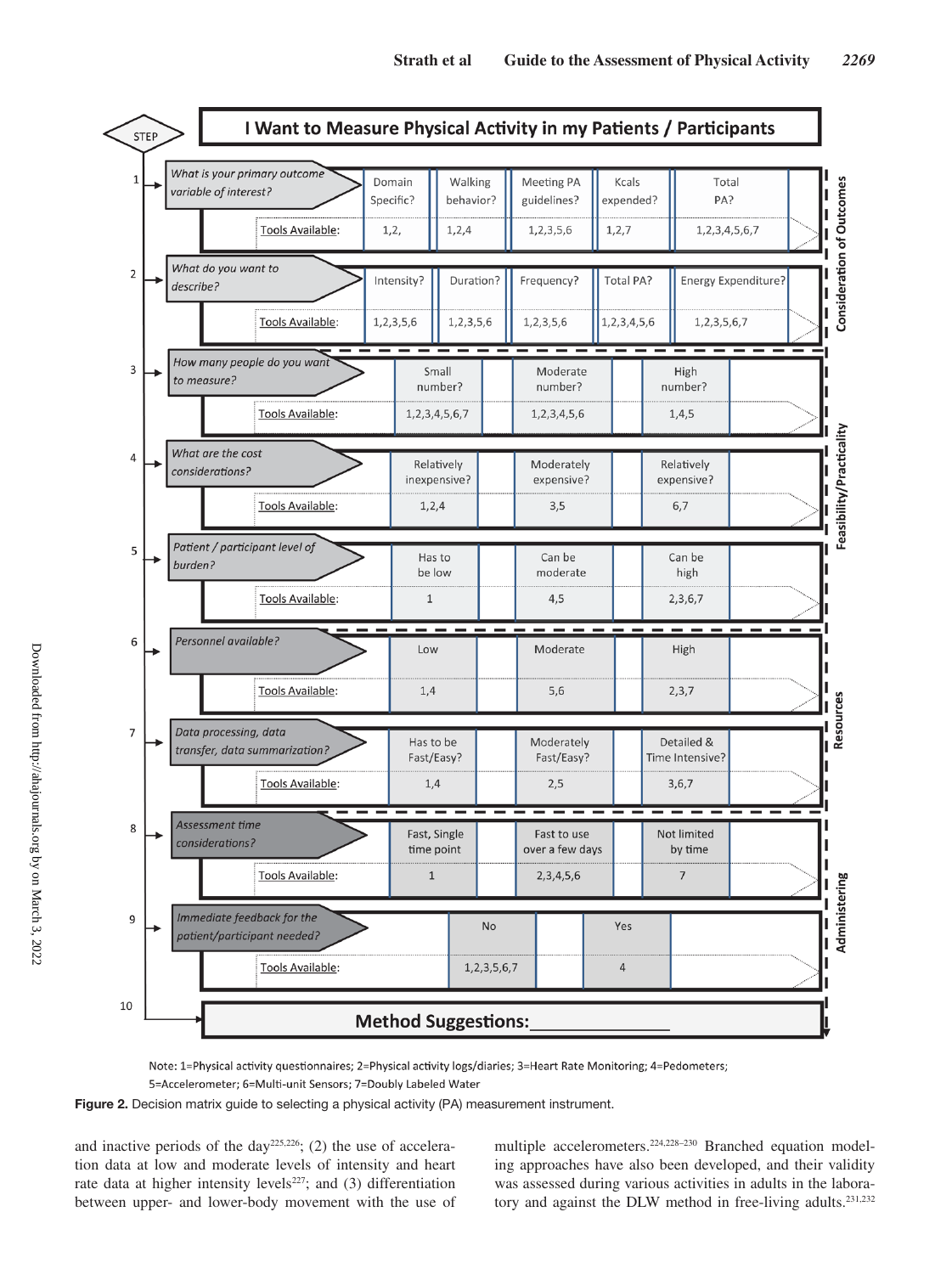The results from the latter suggest that there is no mean bias between PAEE measured from combined heart rate and movement sensing and PAEE determined by the DLW method.

Another multisensing device uses 5 accelerometers that are secured to the chest, both thighs, and the bottom of the feet. This device time stamps physical activity and energy expenditure data and was the first commercially available device to use machine-learning algorithms to identify activity types<sup>203</sup> and estimate energy expenditure.<sup>204</sup> Other recent developments include prototype multisensor boards that combine a triaxial accelerometer and sensors to assess barometric pressure, humidity, temperature, light, and global positioning. These devices apply a trained naïve Bayes classifier to identify

activity type and estimate energy expenditure.<sup>215</sup> Some commercially available devices have combined a biaxial accelerometer with sensors to assess heart rate, heat flux, and galvanic skin response.197 Validation work with such devices is promising.197,203,204,215

# **Selecting a Physical Activity Assessment Method: A Decision Matrix**

Because there are many choices available to assess physical activity, selecting a physical activity assessment method can be a challenging proposition. To guide the selection, a decision matrix was developed to provide a systematic approach to

| Table 8. |  |  | <b>Strengths and Limitations to Objective and Subjective Methodologies</b> |
|----------|--|--|----------------------------------------------------------------------------|
|----------|--|--|----------------------------------------------------------------------------|

| Characteristics  | Questionnaire                                                                                                                                                                                                                                                                                                                                        | Diaries/Logs                                                                                                                                                                                                                                                                   | <b>Observation</b>                                                                                                                                                                           | Indirect<br>Calorimetry                                                                                                                                                                 | <b>DLW</b>                                                                                                                                                                                                                                                          | HR                                                                                                                                                                                               | Accelerometer                                                                                                                                                                                                                                                                                           | Pedometer                                                                                                                                                                                                                                                                     | Multisensing<br>Units                                                                                                         |
|------------------|------------------------------------------------------------------------------------------------------------------------------------------------------------------------------------------------------------------------------------------------------------------------------------------------------------------------------------------------------|--------------------------------------------------------------------------------------------------------------------------------------------------------------------------------------------------------------------------------------------------------------------------------|----------------------------------------------------------------------------------------------------------------------------------------------------------------------------------------------|-----------------------------------------------------------------------------------------------------------------------------------------------------------------------------------------|---------------------------------------------------------------------------------------------------------------------------------------------------------------------------------------------------------------------------------------------------------------------|--------------------------------------------------------------------------------------------------------------------------------------------------------------------------------------------------|---------------------------------------------------------------------------------------------------------------------------------------------------------------------------------------------------------------------------------------------------------------------------------------------------------|-------------------------------------------------------------------------------------------------------------------------------------------------------------------------------------------------------------------------------------------------------------------------------|-------------------------------------------------------------------------------------------------------------------------------|
| <b>Strengths</b> | • Low cost<br>• Low burden<br>• Convenient/<br>easy<br>• Applicable<br>to large<br>numbers of<br>individuals<br>• Single time<br>point<br>assessment<br>• Valid to<br>assess<br>structured<br>physical<br>activity<br>$\bullet$ Can<br>successfully<br>rank into<br>high/low<br>categories<br>• Can assess<br>different<br>dimensions<br>and domains | • Low cost<br>• Detailed<br>information on • Provides<br>dimension and<br>domains<br>• Not subjected<br>to memory<br>or recall as<br>much as other<br>subjective<br>methods<br>• Provides a good<br>subjective<br>measure of<br>physical activity<br>and energy<br>expenditure | • No recall<br>necessary<br>excellent<br>contextual<br>information<br>• Provides<br>detailed<br>information • Suitable<br>on<br>dimensions<br>and domains                                    | · Highly<br>accurate<br>and reliable<br>measure<br>of physical<br>activity<br>and energy<br>expenditure<br>criterion<br>measure<br>of physical<br>activity<br>and energy<br>expenditure | · "Gold<br>standard"<br>measure<br>for total<br>daily<br>energy<br>expenditure<br>in free-living<br>individuals<br>• Low burden to<br>patients or<br>participants                                                                                                   | • Low burden for • Concurrent<br>short periods<br>• Relatively<br>inexpensive<br>• Relationships<br>strong with<br>moderate<br>to vigorous<br>intensity                                          | measure of<br>movement<br>• Provides<br>detailed<br>intensity,<br>frequency,<br>and duration<br>data<br>• Can store<br>data for<br>weeks at a<br>time<br>• Low burden<br>• Relatively<br>inexpensive                                                                                                    | • Low cost<br>• Low burden<br>• Easy data<br>processing<br>• Applicable<br>to large<br>numbers of<br>individuals<br>• Can also be<br>used to<br>motivate<br>people                                                                                                            | • Accuracy<br>improved<br>compared<br>with single<br>sensing<br>assessments                                                   |
| Weaknesses       | • Recall and<br>social<br>desirability<br>bias can<br>occur<br>• Needs to be<br>population<br>and culture<br>specific<br>• Low validity<br>for assessing<br>incidental<br>or lifestyle<br>physical<br>activity                                                                                                                                       | • Very high burden • High burden<br>on patients and<br>participants<br>• Complex and<br>time-consuming<br>data reduction<br>and analysis<br>• Similar to<br>questionnaires,<br>they should be<br>population and<br>culture specific                                            | on the<br>observer<br>• Training<br>essential to<br>successfully . Short time<br>administer<br>this<br>technique<br>• Can alter<br>individual<br>behavior<br>of the<br>one being<br>assessed | • Expensive<br>• High degree<br>of technical<br>expertise<br>required<br>only<br>permissible                                                                                            | • Expensive<br>• Technical<br>equipment<br>and trained<br>personnel<br>required<br>assessment • Measures<br>of resting<br>metabolic<br>rate and<br>thermic<br>effect<br>of food<br>required to<br>derive PAEE<br>• Unable to<br>discern<br>dimensions<br>or domains | • Affected by<br>nonactivity<br>stimuli<br>(emotion,<br>medication,<br>caffeine)<br>• Weak<br>relationship<br>at low end of<br>intensity<br>realm<br>• Subject to<br>interference<br>with signal | • Cannot<br>account for<br>all activities.<br>such as<br>cycling,<br>stair use, or<br>activities<br>that require<br>lifting a load<br>• Upper-body<br>activities<br>neglected<br>with hip or<br>lower-back<br>wear<br>• Data reduction,<br>transformation. • Some brands<br>and processing<br>take time | • Simple<br>pedometers . Increased<br>cannot<br>measure<br>intensity/<br>duration<br>• Cannot<br>measure<br>mode/type<br>• Not accurate<br>for energy<br>expenditure<br>• Depending on<br>device, false<br>steps can be<br>recorded<br>require user<br>to write steps<br>down | • Higher cost<br>burden of<br>wear for<br>some devices<br>• Depending<br>on device.<br>technical<br>expertise is<br>essential |

DLW indicates doubly labeled water; HR, heart rate; and PAEE, physical activity–related energy expenditure.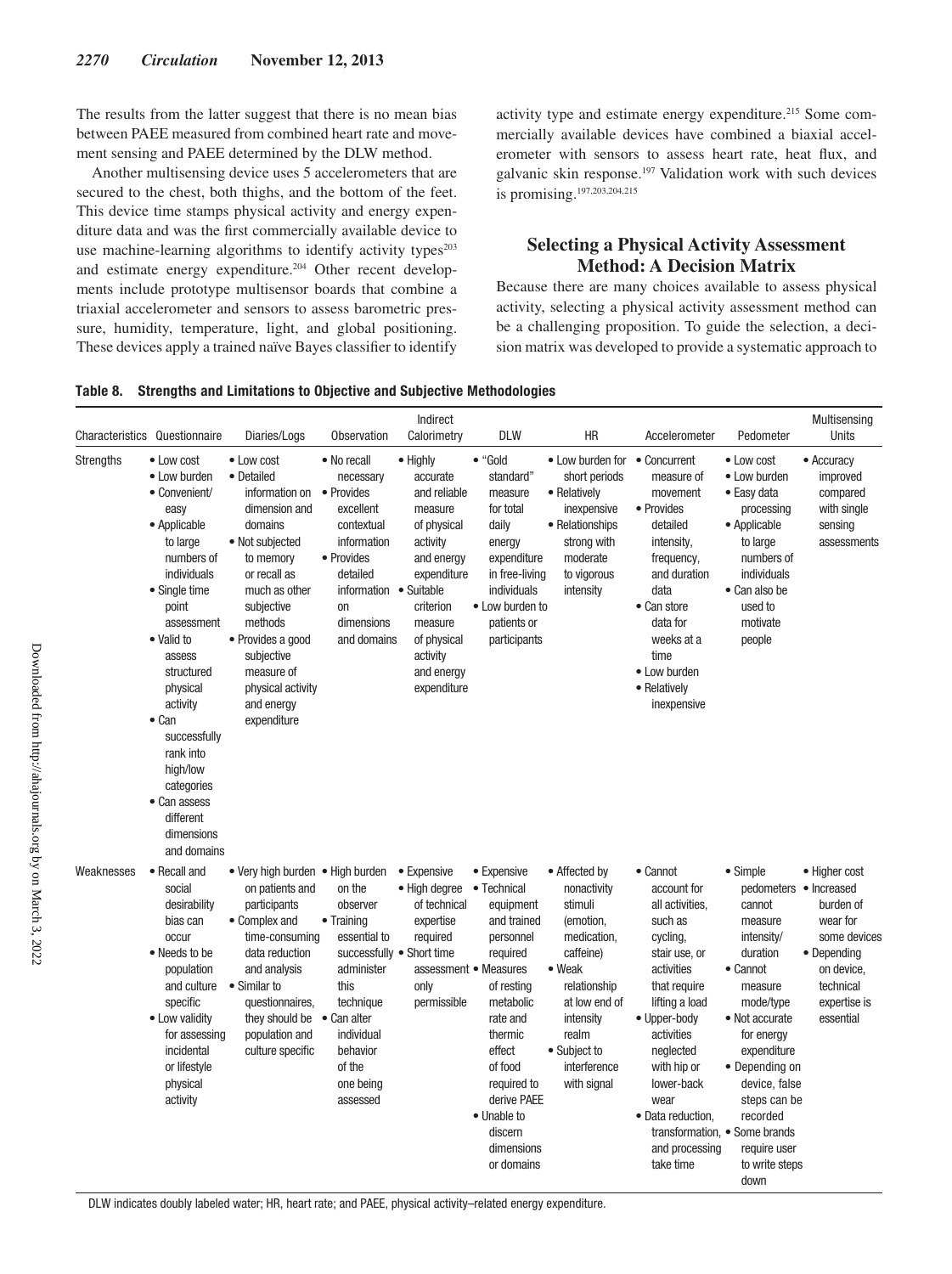evaluating the different methods with consideration of a wide range of factors (Figure 2).

At each step of the decision matrix, a list of the method types that provide the desired outcomes is given. The selection process starts with identifying the specific outcome measure(s) required by the user (for example, is the person meeting the physical activity guidelines for Americans?). This first decision requires the user to have a clear understanding of the dimensions of physical activity that need to be measured to capture the desired outcome. The second step involves making a decision about what exactly needs to be described, or in other words, how the data will be used and quantified to answer the question at hand. Certainly the specific outcomes desired and the level of accuracy required will vary in different settings (clinical, research, or public health). Several more decisions are necessary to differentiate between the different methods. The choice of the best method is influenced by the number of people to be assessed and the requirements of the patients/participants. Additionally, the choice of method involves decisions based on resource availability (expense of tools and personnel), processing requirements (time and equipment), and the need to provide immediate feedback to the patients/participants. To guide these decisions, the user will first refer to Table 8 to evaluate strengths and weaknesses of the different method types.

The decision matrix will assist users in selecting the best method type(s) to meet their needs. Users are then directed to refer back to Tables 4 through 7 to compare the characteristics and features of the different subjective and objective options. Finally, users can evaluate the practical considerations for

**Table 9. Practical Considerations for Use**

different options by using Table 9 to narrow the choice ideally to one preferred method.

The following scenario was developed to provide an example of using the decision matrix guide to select a physical activity measurement method in one particular clinical setting. The same decision-making process can be used to select the best measurement tool for different settings as well, such as public health surveillance or physical activity behavioral change programs.

# **Scenario: Screening Adults, in a Clinical Practice Setting, for Assessment of Health Risks Associated With Insufficient Physical Activity**

A group of physicians in an internal medicine clinic is well aware of the health benefits of leading a physically active lifestyle and has adopted the 2020 American Heart Association Impact Goals for ideal cardiovascular health of the clinic's patients.<sup>10</sup> In concert with these goals, the clinicians understand they need to assess the current physical activity levels of their patients. The physicians will use this information to identify patients who are not achieving sufficient levels of physical activity to maintain good health (ie, are at risk for coronary and metabolic diseases). For those identified as at risk, they will provide recommendations to increase their physical activity level. The clinicians value a method that can be implemented as part of a regular office visit, can be performed quickly within just a few minutes, and can be accomplished with limited resources.

| Questionnaire                                                                                                                                                                                                                                                                                                                                                                                                                                                                                                                    | Diaries/Logs                                                                                                                                                                                                                                      |                                                                                                                                           | <b>Observation Indirect Calorimetry</b>                                                                                                                                                                                                                                                  | <b>DLW</b>                                                                                                                                                           | <b>HR</b>                                                                                                                                                                                          | Accelerometer                                                                                                                                                                                                                                                                          | Pedometer                                                                                                                                                                                                                   | Multisensing<br>Units                                                                          |
|----------------------------------------------------------------------------------------------------------------------------------------------------------------------------------------------------------------------------------------------------------------------------------------------------------------------------------------------------------------------------------------------------------------------------------------------------------------------------------------------------------------------------------|---------------------------------------------------------------------------------------------------------------------------------------------------------------------------------------------------------------------------------------------------|-------------------------------------------------------------------------------------------------------------------------------------------|------------------------------------------------------------------------------------------------------------------------------------------------------------------------------------------------------------------------------------------------------------------------------------------|----------------------------------------------------------------------------------------------------------------------------------------------------------------------|----------------------------------------------------------------------------------------------------------------------------------------------------------------------------------------------------|----------------------------------------------------------------------------------------------------------------------------------------------------------------------------------------------------------------------------------------------------------------------------------------|-----------------------------------------------------------------------------------------------------------------------------------------------------------------------------------------------------------------------------|------------------------------------------------------------------------------------------------|
| • What are the<br>primary<br>outcomes of the<br>questionnaire?<br>Do these match<br>the desired<br>information<br>needed?<br>. How will the<br>questionnaire be<br>administered<br>(face to face,<br>telephone, by<br>mail)?<br>• What is the time<br>frame of the<br>questionnaire (24<br>hours, past week,<br>month, year)?<br>• Is the questionnaire<br>specific to the<br>population under<br>study?<br>• Is there any validity<br>and reliability<br>evidence to<br>support use?<br>• How will data be<br>reduced, cleaned, | $\bullet$ Clear<br>instructions<br>are essential<br>• Mechanisms<br>to promote<br>compliance<br>need to be<br>considered,<br>such as<br>prompts<br>• Considerable<br>time and<br>effort are<br>needed to<br>reduce,<br>clean, and<br>analyze data | $\bullet$ If more<br>than one<br>observer is<br>used, need<br>to train and<br>establish<br>interrater<br>and<br>intrarater<br>reliability | • Systems require • Reliant on<br>extensive<br>calibration to<br>ensure data<br>integrity<br>• Portable systems<br>are available<br>and can<br>measure for<br>a few hours,<br>but they are<br>burdensome<br>and can impact<br>activities<br>undertaken<br>by patients or<br>participants | technical<br>experts<br>• Reliant on<br>measures<br>of RMR<br>and<br>estimations<br>of the<br><b>TEF</b><br>• Patients<br>required<br>to collect<br>urine<br>samples | • Patients/<br>participants<br>may have<br>sensitive<br>skin<br>• Calibration<br>requires<br>technical<br>expertise<br>• If individual<br>calibration<br>is used,<br>prior<br>physician<br>consent | • Recommend 7 d<br>of monitoring to<br>obtain habitual<br>physical activity<br>profile<br>• Positioning of<br>the monitor<br>is paramount<br>and needs to<br>conform to the<br>calibration study<br>characteristics<br>may need • Record data in the<br>highest resolution<br>possible | • Similar to<br>accelerometers, may<br>need 7 d to assess<br>• Careful consideration<br>to validity needed;<br>cheaper brands prone<br>to error<br>• If pedometer readings<br>can be seen, likely to<br>increase reactivity | • Need to<br>wear for<br>a number<br>of days to<br>obtain a<br>physical<br>activity<br>profile |
| and analyzed?                                                                                                                                                                                                                                                                                                                                                                                                                                                                                                                    |                                                                                                                                                                                                                                                   |                                                                                                                                           |                                                                                                                                                                                                                                                                                          |                                                                                                                                                                      |                                                                                                                                                                                                    |                                                                                                                                                                                                                                                                                        |                                                                                                                                                                                                                             |                                                                                                |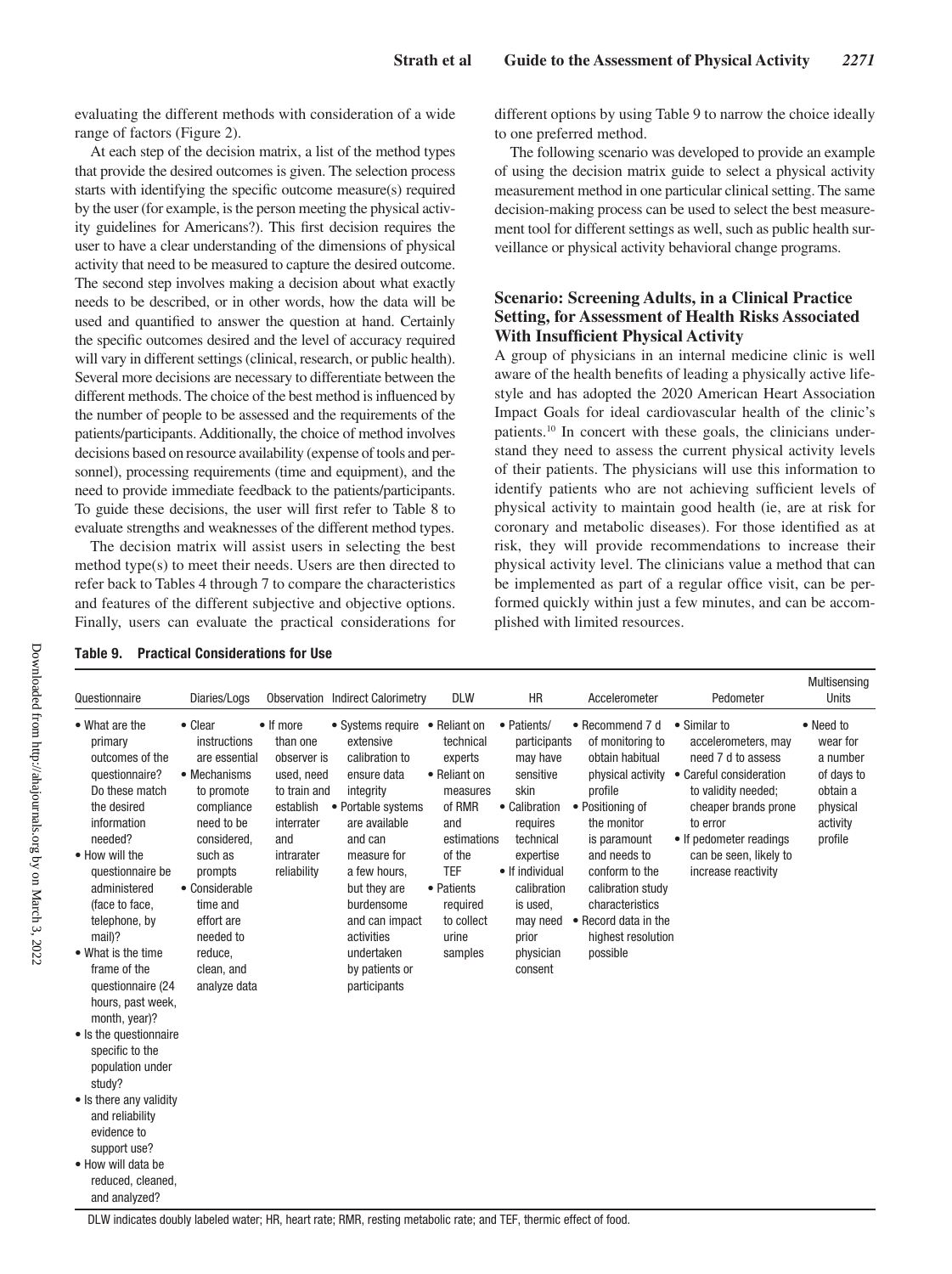Use of the decision matrix in this scenario would proceed as follows:

*Steps 1 and 2*: What is the primary outcome desired? What needs to be described?

• Outcome needed: determining whether the patient is meeting the criteria of the physical activity guidelines  $(≥150$ min/wk of moderate-intensity or ≥75 min/wk of vigorous-intensity aerobic physical activity, or an equivalent combination of moderate- and vigorous-intensity aerobic activity). Thus, the following dimensions of physical activity need to be assessed: intensity, duration, and frequency.

The decision matrix lists the following physical activity assessment methods as possibilities:

• Questionnaires, logs/diaries, heart rate monitors, accelerometers, or multiunit sensors

*Steps 3, 4, and 5*: How many patients will be assessed? What are the cost considerations? What can be expected of the patient?

- Number of patients: A conservative estimate is 20 patients per day for each physician within the clinic (ie, a "high" number).
- Cost considerations: The clinic has limited resources; thus, the method chosen needs to be inexpensive. At present, reimbursement for this measurement is not common, so no additional resources are expected.
- Patient burden: The clinicians expect the patient to be able to perform the assessment as part of the office check-in time at their regularly scheduled appointment. The method thus needs to take <5 minutes.

The decision matrix lists the following physical activity assessment method as a possibility:

• Questionnaires

*Steps 6, 7, and 8*: What are the clinic personnel requirements? How complex and time consuming is the data processing? When are the data needed?

- Personnel needed: Because no additional resources are expected, the assessment must be performed by existing staff within the clinic.
- Data processing requirements: The data processing requirements must be simple so that the assessment results can be calculated easily by existing personnel.
- Timeliness of results: The clinicians desire to have this information available when they meet with the patient on the same day to allow for counseling, as needed, to increase physical activity levels.

The decision matrix lists the following physical activity assessment method as a possibility:

• Questionnaires

In this scenario, after working through steps 1 to 9 of the decision matrix, it appears the best choice for physical activity assessment would be to use a questionnaire method. The clinicians would then review the options available, as shown in

Table 4, that can produce the desired outcome (to meet physical activity guidelines) and can be completed by the patient in the office setting in a short period of time. For this purpose, a global questionnaire designed to discern physical activity guideline compliance would be ideal. Two questionnaires meet these criteria: the Exercise Vital Sign<sup>26</sup> and the Activity Vital Sign.39 The clinicians should then evaluate these 2 options with respect to their strengths and weaknesses (Table 8) and the practical considerations for their use (Table 9). In this scenario, the major factors driving the decision were the feasibility and resource issues involved in collecting data with very limited resources on a large number of patients in a short period of time. This led to the clear choice of using a simple, inexpensive questionnaire method over the other 4 methods listed after steps 1 and 2 that would also produce the desired outcome. After reviewing the key references pertinent to these 2 measurement options, the clinicians are satisfied that their choice will suffice as a screening tool to identify patients who are insufficiently active.

The selection of the physical activity assessment method in this scenario was determined by the factors involved for this group of clinicians. However, if any of the factors were different, such as if more time or resources were available or if a method with a higher level of accuracy was desired, the decision reached would be different. For example, if time for completion was increased from 2 to 3 minutes to  $\approx$ 10 minutes, one option that could be considered would be to use one of the short recall methods listed in Table 4 that also produce the desired outcome of deducing compliance with physical activity recommendations. Alternatively, if greater accuracy was required, greater resources were available, and the information was not needed the same day, then the clinicians could decide to use an objective accelerometer device, which is likewise able to produce the desired outcome of assessing compliance with national physical activity recommendations.

In summary, the decision matrix provides a systematic approach to guide the selection of physical activity assessment methods. Setting-specific requirements are used at each step in the process to differentiate between assessment types.

### **Summary**

The deleterious health consequences of physical inactivity are vast, and they are of paramount clinical and research importance. Risk identification, benchmarks, efficacy, and evaluation of physical activity behavior change initiatives for clinicians and researchers all require a clear understanding of how to assess physical activity.

In the present report, we have provided a clear rationale for the importance of assessing physical activity levels, and we have documented key concepts in understanding the different dimensions, domains, and terminology associated with physical activity measurement. The assessment methods presented allow for a greater understanding of the vast number of options available to clinicians and researchers when trying to assess physical activity levels in their patients or participants.

The primary outcome desired is the main determining factor in the choice of physical activity assessment method. In combination with issues of feasibility/practicality, the availability of resources, and administration considerations, the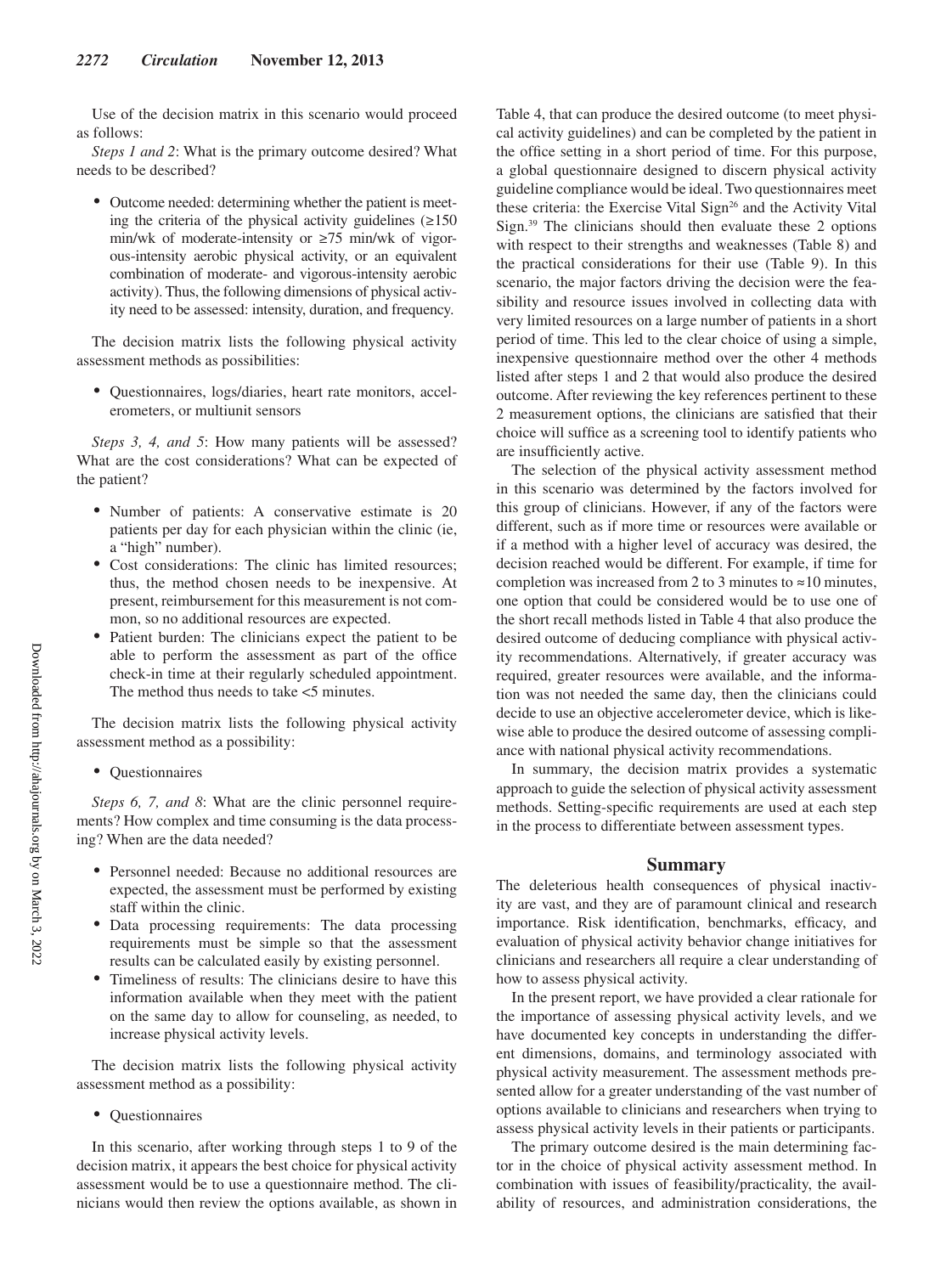desired outcome guides the choice of an appropriate assessment tool. The decision matrix, along with the accompanying tables, provides a mechanism for this selection that takes all of these factors into account. Clearly, the assessment method adopted and implemented will vary depending on circumstances, because there is no single best instrument appropriate for every situation.

In summary, physical activity assessment should be considered a vital health measure that is tracked regularly over time. All other major modifiable cardiovascular risk factors (diabetes mellitus, hypertension, hypercholesterolemia, obesity, and smoking) are assessed routinely. Physical activity status should also be assessed regularly. Multiple physical activity assessment methods provide reasonably accurate outcome measures, with choices dependent on setting-specific resources and constraints. The present scientific statement provides a guide to allow professionals to make a goal-specific selection of a meaningful physical activity assessment method.

# **Disclosures**

|                                | <b>Writing Group Disclosures</b>                   |                                                                                  |                                  |                                                     |                       |                                                                                                                         |                                                                                                                                                                                                                                                                    |              |  |  |
|--------------------------------|----------------------------------------------------|----------------------------------------------------------------------------------|----------------------------------|-----------------------------------------------------|-----------------------|-------------------------------------------------------------------------------------------------------------------------|--------------------------------------------------------------------------------------------------------------------------------------------------------------------------------------------------------------------------------------------------------------------|--------------|--|--|
| <b>Writing Group</b><br>Member | Employment                                         | <b>Research Grant</b>                                                            | <b>Other Research</b><br>Support | Speakers' Bureau/<br>Honoraria                      | <b>Expert Witness</b> | Ownership<br>Interest                                                                                                   | Consultant/<br><b>Advisory Board</b>                                                                                                                                                                                                                               | <b>Other</b> |  |  |
| Scott J. Strath                | University of<br>Wisconsin-<br>Milwaukee           | NIH <sub>†</sub>                                                                 | None                             | None                                                | None                  | None                                                                                                                    | None                                                                                                                                                                                                                                                               | None         |  |  |
| Leonard A.<br>Kaminsky         | <b>Ball State</b><br>University                    | NIH <sub>†</sub>                                                                 | None                             | None                                                | None                  | None                                                                                                                    | None                                                                                                                                                                                                                                                               | None         |  |  |
| Barbara E.<br>Ainsworth        | Arizona State<br>University                        | None                                                                             | None                             | None                                                | None                  | None                                                                                                                    | None                                                                                                                                                                                                                                                               | None         |  |  |
| <b>Ulf Ekelund</b>             | <b>Medical Research</b><br>Council                 | None                                                                             | None                             | None                                                | None                  | None                                                                                                                    | None                                                                                                                                                                                                                                                               | None         |  |  |
| Patty S. Freedson              | University of<br>Massachusetts/<br>Amherst         | None                                                                             | None                             | None                                                | None                  | None                                                                                                                    | Member of<br>ActiGraph<br><b>Science Advisory</b><br>Board, received<br>honorarium in<br>2011 for this<br>role. ActiGraph<br>manufactures/<br>sells a wearable<br>activity monitor:<br>literature/research<br>on this monitor<br>may be included<br>in this paper† | None         |  |  |
| Rebecca A. Gary                | <b>Emory University</b>                            | None                                                                             | None                             | None                                                | None                  | None                                                                                                                    | None                                                                                                                                                                                                                                                               | None         |  |  |
| Caroline R.<br>Richardson      | University of<br><b>Michigan Medical</b><br>School | <b>Blue Care</b><br>Network*;<br>Health Media,<br>Inc*; Omron*;<br>Walkingspree* | None                             | <b>Blue Care</b><br>Network*; Health<br>Media, Inc* | None                  | None                                                                                                                    | Walkingspree*                                                                                                                                                                                                                                                      | None         |  |  |
| Ann M. Swartz                  | University of<br>Wisconsin-<br>Milwaukee           | None                                                                             | None                             | None                                                | None                  | None                                                                                                                    | None                                                                                                                                                                                                                                                               | None         |  |  |
| Derek T. Smith                 | University of<br>Wyoming                           | None                                                                             | None                             | None                                                | None                  | President and<br>founder of<br>HealtheBridge<br>LLC, a Web-<br>based software<br>development<br>company<br>$(unpaid)$ † | None                                                                                                                                                                                                                                                               | None         |  |  |

This table represents the relationships of writing group members that may be perceived as actual or reasonably perceived conflicts of interest as reported on the Disclosure Questionnaire, which all members of the writing group are required to complete and submit. A relationship is considered to be "significant" if (1) the person receives \$10 000 or more during any 12-month period, or 5% or more of the person's gross income; or (2) the person owns 5% or more of the voting stock or share of the entity, or owns \$10 000 or more of the fair market value of the entity. A relationship is considered to be "modest" if it is less than "significant" under the preceding definition.

```
*Modest.
```
†Significant.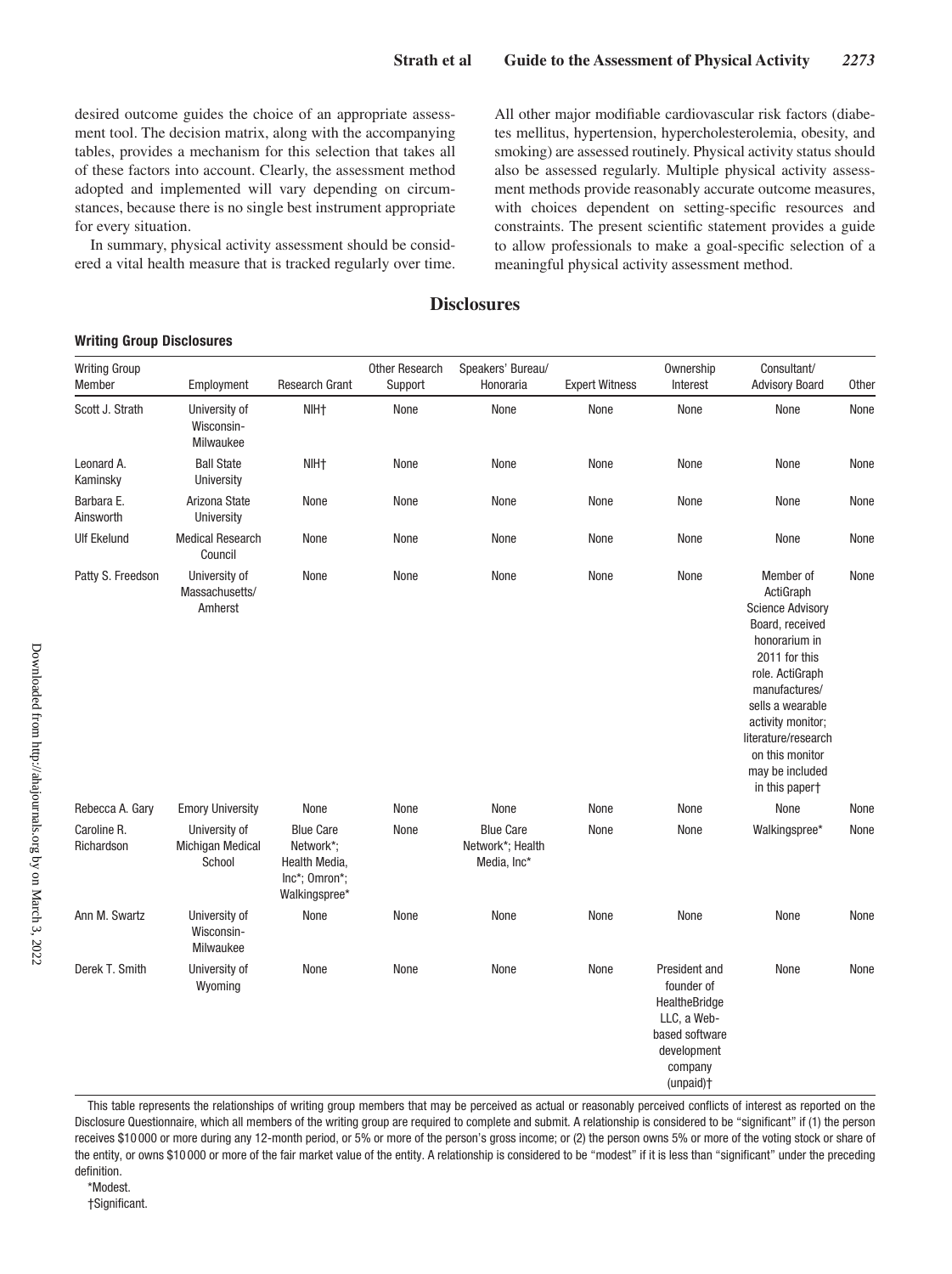# **Reviewer Disclosures**

| Reviewer              | Employment                                     | <b>Research Grant</b> | Other Research<br>Support | Speakers' Bureau/<br>Honoraria                                                   | <b>Expert Witness</b> | Ownership<br>Interest | Consultant/<br><b>Advisory Board</b>                     | <b>Other</b> |
|-----------------------|------------------------------------------------|-----------------------|---------------------------|----------------------------------------------------------------------------------|-----------------------|-----------------------|----------------------------------------------------------|--------------|
| David Bassett         | University of<br>Tennessee                     | NIH <sub>t</sub>      | None                      | <b>Physical Activity</b><br>and Public Health<br>Course (CDC-<br>funded course)* | None                  | None                  | None                                                     | None         |
| David Buchner         | University of<br><b>Illinois</b>               | NIH RO1*              | None                      | None                                                                             | None                  | None                  | <b>Physical Activity</b><br>and Public Health<br>Course* | None         |
| Deborah Rohm<br>Young | Kaiser<br>Permanente<br>Southern<br>California | None                  | None                      | None                                                                             | None                  | None                  | None                                                     | None         |

This table represents the relationships of reviewers that may be perceived as actual or reasonably perceived conflicts of interest as reported on the Disclosure Questionnaire, which all reviewers are required to complete and submit. A relationship is considered to be "significant" if (1) the person receives \$10000 or more during any 12-month period, or 5% or more of the person's gross income; or (2) the person owns 5% or more of the voting stock or share of the entity, or owns \$10 000 or more of the fair market value of the entity. A relationship is considered to be "modest" if it is less than "significant" under the preceding definition.

\*Modest.

†Significant.

# **References**

- 1. Heady JA, Morris JN, Kagan A, Raffle PA. Coronary heart disease in London busmen: a progress report with particular reference to physique. *Br J Prev Soc Med*. 1961;15:143–153.
- 2. Morris JN, Heady JA, Raffle PA, Roberts CG, Parks JW. Coronary heartdisease and physical activity of work. *Lancet*. 1953;265:1111–1120.
- 3. US Department of Health and Human Services. *Physical Activity and Health: A Report of the Surgeon General.* Atlanta, GA: US Department of Health and Human Services, Centers for Disease Control and Prevention, National Center for Chronic Disease Prevention and Health Promotion; 1996.
- 4. Fletcher GF, Balady G, Blair SN, Blumenthal J, Caspersen C, Chaitman B, Epstein S, Froelicher ES, Froelicher VF, Pina IL, Pollock ML. Statement on exercise: benefits and recommendations for physical activity programs for all Americans: a statement for health professionals by the Committee on Exercise and Cardiac Rehabilitation of the Council on Clinical Cardiology, American Heart Association. *Circulation*. 1996;94:857–862.
- 5. Lee IM, Shiroma EJ, Lobelo F, Puska P, Blair SN, Katzmarzyk PT; Lancet Physical Activity Series Working Group. Effect of physical inactivity on major non-communicable diseases worldwide: an analysis of burden of disease and life expectancy. *Lancet*. 2012;380:219–229.
- 6. US Department of Health and Human Services. *Physical Activity Guidelines Advisory Committee Report, 2008.* Washington, DC: US Department of Health and Human Services; 2008. [http://www.health.gov/](http://www.health.gov/paguidelines/report/) [paguidelines/report/](http://www.health.gov/paguidelines/report/). Accessed February 14, 2013.
- 7. National Center for Chronic Disease Prevention and Health Promotion. *Chronic Diseases: The Power to Prevent, the Call to Control: At a Glance, 2009.* Atlanta, GA: Centers for Disease Control and Prevention; 2009. Report No. CS123157.
- Chenoweth D, Leutzinger J. The economic cost of physical inactivity and excess weight gain in American adults. *J Phys Act Health*. 2006;3:148–163.
- 9. US Department of Health and Human Services. Healthy People Web site. <http://www.healthypeople.gov>. Accessed February 14, 2013.
- 10. Lloyd-Jones DM, Hong Y, Labarthe D, Mozaffarian D, Appel LJ, Van Horn L, Greenlund K, Daniels S, Nichol G, Tomaselli GF, Arnett DK, Fonarow GC, Ho PM, Lauer MS, Masoudi FA, Robertson RM, Roger V, Schwamm LH, Sorlie P, Yancy CW, Rosamond W; on behalf of the American Heart Association Strategic Planning Task Force and Statistics Committee. Defining and setting national goals for cardiovascular health promotion and disease reduction: the American Heart Association's Strategic Impact Goal through 2020 and beyond. *Circulation*. 2010;121:586–613.
- 11. Smith SC Jr, Collins A, Ferrari R, Holmes DR Jr, Logstrup S, McGhie DV, Ralston J, Sacco RL, Stam H, Taubert K, Wood DA, Zoghbi WA. Our time: a call to save preventable death from cardiovascular disease (heart disease and stroke). *Circulation*. 2012;126:2769–2775.
- 12. Pate RR, Pratt M, Blair SN, Haskell WL, Macera CA, Bouchard C, Buchner D, Ettinger W, Heath GW, King AC, Kriska A, Leon AS, Marcus BH, Morris J, Paffenbarger RS Jr, Patrick K, Pollock ML, Rippe JM, Sallis

J, Wilmore JH. Physical activity and public health: a recommendation from the Centers for Disease Control and Prevention and the American College of Sports Medicine. *JAMA*. 1995;273:402–407.

- 13. Haskell WL, Lee IM, Pate RR, Powell KE, Blair SN, Franklin BA, Macera CA, Heath GW, Thompson PD, Bauman A. Physical activity and public health: updated recommendation for adults from the American College of Sports Medicine and the American Heart Association. *Circulation*. 2007;116:1081–1093.
- 14. Nelson ME, Rejeski WJ, Blair SN, Duncan PW, Judge JO, King AC, Macera CA, Castaneda-Sceppa C. Physical activity and public health in older adults: recommendation from the American College of Sports Medicine and the American Heart Association. *Circulation*. 2007;116:1094–1105.
- 15. Schoenborn CA, Adams PE. Health behaviors of adults: United States, 2005–2007. *Vital Health Stat 10*. 2010;(245):1–132.
- 16. Centers for Disease Control and Prevention. US physical activity characteristics. 2013. http://www.cdc.gov/physicalactivity/data/index.html. Accessed February 14, 2013.
- 17. Troiano RP, Berrigan D, Dodd KW, Mâsse LC, Tilert T, McDowell M. Physical activity in the United States measured by accelerometer. *Med Sci Sports Exerc*. 2008;40:181–188.
- 18. Bowles HR. Measurement of active and sedentary behaviors: closing the gaps in self-report methods. *J Phys Act Health*. 2012;9:S1–S4.
- 19. Freedson P, Bowles HR, Troiano RP, Haskell W. Assessment of physical activity using wearable monitors: recommendations for monitor calibration and use in the field. *Med Sci Sports Exerc*. 2012;44(suppl 1):S1–S4.
- 20. Caspersen CJ, Powell KE, Christenson GM. Physical activity, exercise, and physical fitness: definitions and distinctions for health-related research. *Public Health Rep*. 1985;100:126–131.
- 21. Katch VL, McArdle WD, Katch FI. Energy expenditure during rest and physical activity. In: McArdle WD, Katch FI, Katch VL. *Essentials of Exercise Physiology.* 4th ed. Baltimore, MD: Lippincott Williams & Wilkins; 2011:237–262.
- 22. Ainsworth BE, Richardson MT, Jacobs DR, Leon AS, Sternfeld B. Accuracy of recall of occupational physical activity by questionnaire. *J Clin Epidemiol*. 1999:219–227.
- 23. Jacobs DR Jr, Ainsworth BE, Hartman TJ, Leon AS. A simultaneous evaluation of 10 commonly used physical activity questionnaires. *Med Sci Sports Exerc*. 1993;25:81–91.
- 24. Strath SJ, Bassett DR Jr, Swartz AM. Comparison of the College Alumnus Questionnaire physical activity index with objective monitoring. *Ann Epidemiol*. 2004;14:409–415.
- 25. Wareham NJ, Rennie KL. The assessment of physical activity in individuals and populations: why try to be more precise about how physical activity is assessed? *Int J Obes Relat Metab Disord*. 1998;22(suppl 2):S30–S38.
- 26. Coleman KJ, Ngor E, Reynolds K, Quinn VP, Koebnick C, Young DR, Sternfeld B, Sallis RE. Initial validation of an exercise "vital sign" in electronic medical records. *Med Sci Sports Exerc*. 2012;44:2071–2076.
- 27. Cust AE, Smith BJ, Chau J, van der Ploeg HP, Friedenreich CM, Armstrong BK, Bauman A. Validity and repeatability of the EPIC physical activity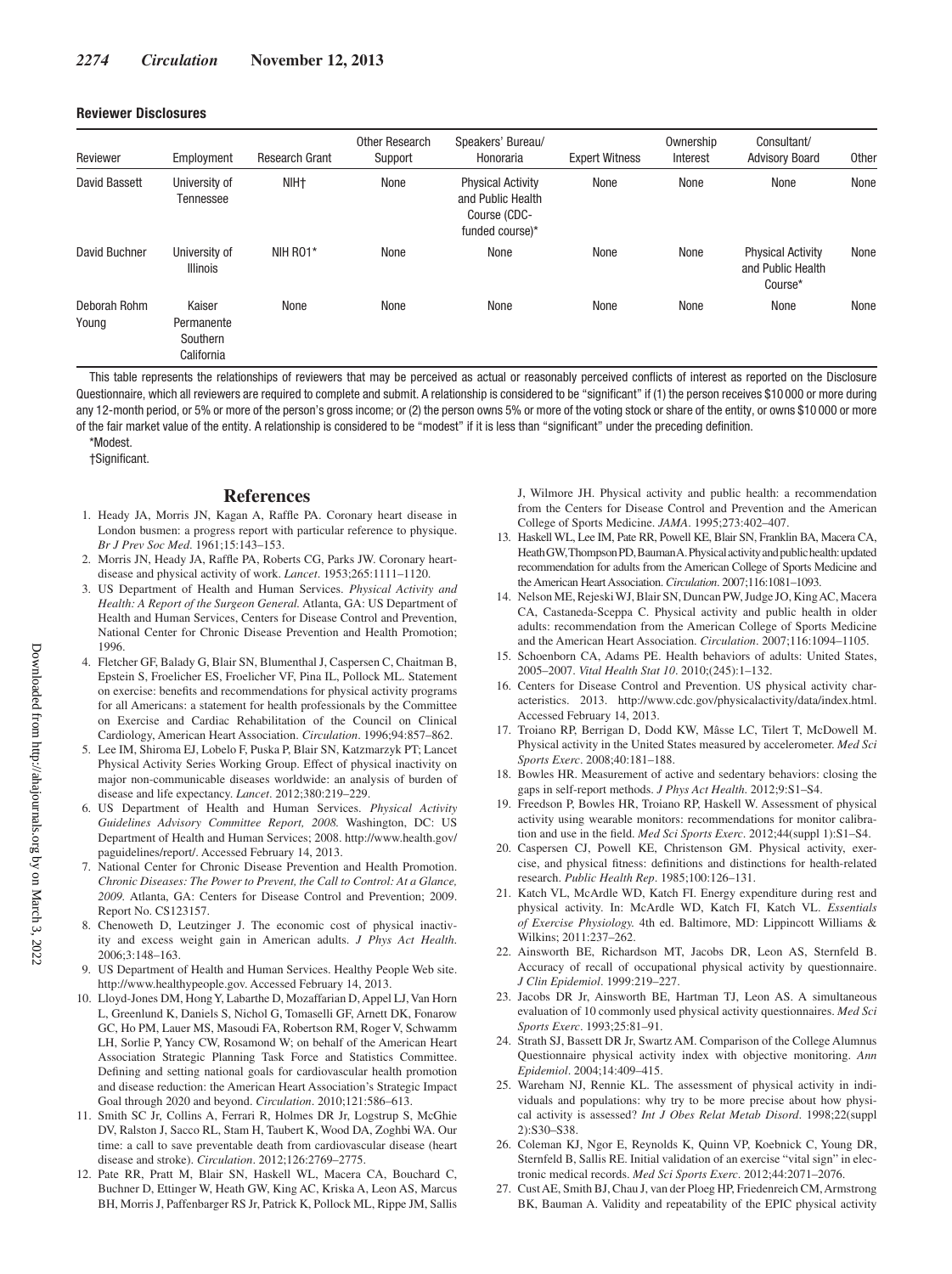questionnaire: a validation study using accelerometers as an objective measure. *Int J Behav Nutr Phys Act*. 2008;5:33.

- 28. InterAct Consortium. Validity of a short questionnaire to assess physical activity in 10 European countries. *Eur J Epidemiol*. 2012;27:15–25.
- 29. Godin G, Shephard RJ. A simple method to assess exercise behavior in the community. *Can J Appl Sci*. 1985;10:141–146.
- 30. Godin G, Jobin J, Bouillon J. Assessment of leisure time exercise behavior by self-report: a concurrent validity study. *Can J Publ Health*. 1986;77:359–362.
- 31. Gionet NJ, Godin G. Self-reported exercise behavior of employees: a validity study. *J Occup Med*. 1989;31:969–973.
- 32. Miller DJ, Freedson PS, Kline GM. Comparison of activity levels using the Caltrac accelerometer and five questionnaires. *Med Sci Sports Exerc*. 1994;26:376–382.
- 33. Gosney JL, Scott JA, Snook EM, Motl RW. Physical activity and multiple sclerosis: validity of self-report and objective measures. *Fam Community Health*. 2007;30:144–150.
- 34. Bonnefoy M, Normand S, Pachiaudi C, Lacour JR, Laville M, Kostka T. Simultaneous validation of ten physical activity questionnaires in older men: a doubly labeled water study. *J Am Geriatr Soc*. 2001;49:28–35.
- 35. Albanes D, Conway JM, Taylor PR, Moe PW, Judd J. Validation and comparison of eight physical activity questionnaires. *Epidemiology*. 1990;1:65–71.
- 36. Ainsworth BE, Jacobs DR Jr, Leon AS. Validity and reliability of selfreported physical activity status: the Lipid Research Clinics questionnaire. *Med Sci Sports Exerc*. 1993;25:92–98.
- 37. Ainsworth BE, Jacobs DR Jr, Leon AS, Richardson MT, Montoye HJ. Assessment of the accuracy of physical activity questionnaire occupational data. *J Occup Med*. 1993;35:1017–1027.
- 38. Jacobs DR Jr, Hahn LP, Haskell WL, Pirie P, Sidney S. Validity and reliability of short physical activity history: CARDIA and the Minnesota Heart Health Program. *J Cardiopulm Rehabil Prev*. 1989;9:448–459.
- 39. Greenwood JL, Joy EA, Stanford JB. The Physical Activity Vital Sign: a primary care tool to guide counseling for obesity. *J Phys Act Health*. 2010;7:571–576.
- 40. Topolski TD, LoGerfo J, Patrick DL, Williams B, Walwick J, Patrick MB. The Rapid Assessment of Physical Activity (RAPA) among older adults. *Prev Chronic Dis*. 2006;3:A118.
- 41. Mayer CJ, Steinman L, Williams B, Topolski TD, LoGerfo J. Developing a Telephone Assessment of Physical Activity (TAPA) questionnaire for older adults. *Prev Chronic Dis.* 2008;5:A24.
- 42. Sallis JF, Haskell WL, Wood PD, Fortmann SP, Rogers T, Blair SN, Paffenbarger RS Jr. Physical activity assessment methodology in the Five-City Project. *Am J Epidemiol*. 1985;121:91–106.
- 43. Walsh MC, Hunter GR, Sirikul B, Gower BA. Comparison of self-reported with objectively assessed energy expenditure in black and white women before and after weight loss. *Am J Clin Nutr*. 2004;79:1013–1019.
- 44. Oliveria SA, Kohl HW 3rd, Trichopoulos D, Blair SN. The association between cardiorespiratory fitness and prostate cancer. *Med Sci Sports Exerc*. 1996;28:97–104.
- 45. Yore MM, Ham SA, Ainsworth BE, Kruger J, Reis JP, Kohl HW 3rd, Macera CA. Reliability and validity of the instrument used in BRFSS to assess physical activity. *Med Sci Sports Exerc*. 2007;39:1267–1274.
- 46. Stein AD, Lederman RI, Shea S. The Behavioral Risk Factor Surveillance System questionnaire: its reliability in a statewide sample. *Am J Public Health*. 1993;83:1768–1772.
- 47. Shea S, Stein AD, Lantigua R, Basch CE. Reliability of the Behavioral Risk Factor Survey in a triethnic population. *Am J Epidemiol*. 1991;133:489–500.
- 48. Strath SJ, Bassett DR Jr, Ham SA, Swartz AM. Assessment of physical activity by telephone interview versus objective monitoring. *Med Sci Sports Exerc*. 2003;35:2112–2118.
- 49. Stewart AL, Mills KM, King AC, Haskell WL, Gillis D, Ritter PL. CHAMPS physical activity questionnaire for older adults: outcomes for interventions. *Med Sci Sports Exerc*. 2001;33:1126–1141.
- 50. Giles K, Marshall AL. Repeatability and accuracy of CHAMPS as a measure of physical activity in a community sample of older Australian adults. *J Phys Act Health*. 2009;6:221–229.
- 51. Bull F, Maslin TS, Armstrong T. Global Physical Activity Questionnaire (GPAQ): nine country reliability and validity study. *J Phys Act Health*. 2009;6:790–804.
- 52. Craig CL, Marshall AL, Sjostrom M, Bauman AE, Booth ML, Ainsworth BE, Pratt M, Ekelund U, Yngve A, Sallis JF, Oja P. International Physical Activity Questionnaire: 12-country reliability and validity. *Med Sci Sports Exerc*. 2003;35:1381–1395.
- 53. Grimm EK, Swartz AM, Hart T, Miller NE, Strath SJ. Comparison of the IPAQ-Short Form and accelerometry predictions of physical activity in older adults. *J Aging Phys Act*. 2012;20:64–79.
- 54. Schmidt MD, Freedson PS, Pekow P, Roberts D, Sternfeld B, Chasan-Taber L. Validation of the Kaiser Physical Activity Survey in pregnant women. *Med Sci Sports Exerc*. 2006;38:42–50.
- 55. Ainsworth BE, Sternfeld B, Richardson MT, Jackson K. Evaluation of the Kaiser Physical Activity Survey in women. *Med Sci Sports Exerc*. 2000;32:1327–1338.
- 56. Kriska AM, Edelstein SL, Hamman RF, Otto A, Bray GA, Mayer-Davis EJ, Wing RR, Horton ES, Haffner SM, Regensteiner JG. Physical activity in individuals at risk for diabetes: Diabetes Prevention Program. *Med Sci Sports Exerc* . 2006;38:826–832.
- 57. Chasan-Taber L, Schmidt MD, Roberts DE, Hosmer D, Markenson G, Freedson PS. Development and validation of a pregnancy physical activity questionnaire [published correction appears in *Med Sci Sports Exerc*. 2011;43:195]. *Med Sci Sports Exerc*. 2004;36:1750–1760.
- 58. Starling RD, Matthews DE, Ades PA, Poehlman ET. Assessment of physical activity in older individuals: a doubly labeled water study [published correction appears in *J Appl Physiol*. 2001;90:following table of contents]. *J Appl Physiol*. 1999;86:2090–2096.
- 59. Young DR, Jee SH, Appel LJ. A comparison of the Yale Physical Activity Survey with other physical activity measures. *Med Sci Sports Exerc*. 2001;33:955–961.
- 60. Friedenreich CM, Courneya KS, Bryant HE. The lifetime total physical activity questionnaire: development and reliability. *Med Sci Sports Exerc*. 1998;30:266–274.
- 61. Conway JM, Irwin ML, Ainsworth BE. Estimating energy expenditure from the Minnesota Leisure Time Physical Activity and Tecumseh Occupational Activity questionnaires: a doubly labeled water validation. *J Clin Epidemiol*. 2002;55:392–399.
- 62. De Backer G, Kornitzer M, Sobolski J, Dramaix M, Degré S, de Marneffe M, Denolin H. Physical activity and physical fitness levels of Belgian males aged 40–55 years. *Cardiology*. 1981;67:110–128.
- 63. Leon AS, Jacobs DR Jr, DeBacker G, Taylor HL. Relationship of physical characteristics and life habits to treadmill exercise capacity. *Am J Epidemiol*. 1981;113:653–660.
- 64. Richardson MT, Leon AS, Jacobs DR Jr, Ainsworth BE, Serfass R. Comprehensive evaluation of the Minnesota Leisure Time Physical Activity Questionnaire. *J Clin Epidemiol*. 1994;47:271–281.
- 65. Tuero C, De Paz JA, Marquez S. Relationship of measures of leisure time physical activity to physical fitness indicators in Spanish adults. *J Sports Med Phys Fitness*. 2001;41:62–67.
- 66. Kriska AM, Knowler WC, LaPorte RE, Drash AL, Wing RR, Blair SN, Bennett PH, Kuller LH. Development of questionnaire to examine relationship of physical activity and diabetes in Pima Indians. *Diabetes Care*. 1990;13:401–411.
- 67. Schulz LO, Harper IT, Smith CJ, Kriska AM, Ravussin E. Energy intake and physical activity in Pima Indians: comparison with energy expenditure measured by doubly-labeled water. *Obes Res*. 1994;2:541–548.
- 68. Jacobi D, Charles MA, Tafflet M, Lommez A, Borys JM, Oppert JM. Relationships of self-reported physical activity domains with accelerometry recordings in French adults. *Eur J Epidemiol*. 2009;24:171–179.
- 69. Pettee Gabriel K, McClain JJ, Schmid KK, Storti KL, Ainsworth BE. Reliability and convergent validity of the past-week Modifiable Activity Questionnaire. *Public Health Nutr*. 2011;14:1–8.
- 70. Momenan AA, Delshad M, Sarbazi N, Rezaei Ghaleh N, Ghanbarian A, Azizi F. Reliability and validity of the Modifiable Activity Questionnaire (MAQ) in an Iranian urban adult population. *Arch Iranian Med*. 2012;15:279–282.
- 71. Macera CA, Ham SA, Yore MM, Jones DA, Ainsworth BE, Kimsey CD, Kohl HW 3rd. Prevalence of physical activity in the United States: Behavioral Risk Factor Surveillance System, 2001. *Prev Chronic Dis*. 2005;2:A17.
- 72. Bauman A, Bull F, Chey T, Craig CL, Ainsworth B, Sallis J, Bowles HR, Hagstromer M, Sjostrom M, Pratt M. The International Prevalence Study on Physical Activity: results from 20 countries. *Int J Behav Nutr Phys Act*. 2009;6:21.
- 73. Dunn AL, Marcus BH, Kampert JB, Garcia ME, Kohl HW 3rd, Blair SN. Comparison of lifestyle and structured interventions to increase physical activity and cardiorespiratory fitness: a randomized trial. *JAMA*. 1999;281:327–334.
- 74. Ainsworth B, Haskell W, Leon A, Jacobs D, Montoye H, Sallis J, Paffenbarger J, R. Compendium of physical activities: classification of energy costs of human physical activities. *Med Sci Sports Exerc*.1993;25:71–80.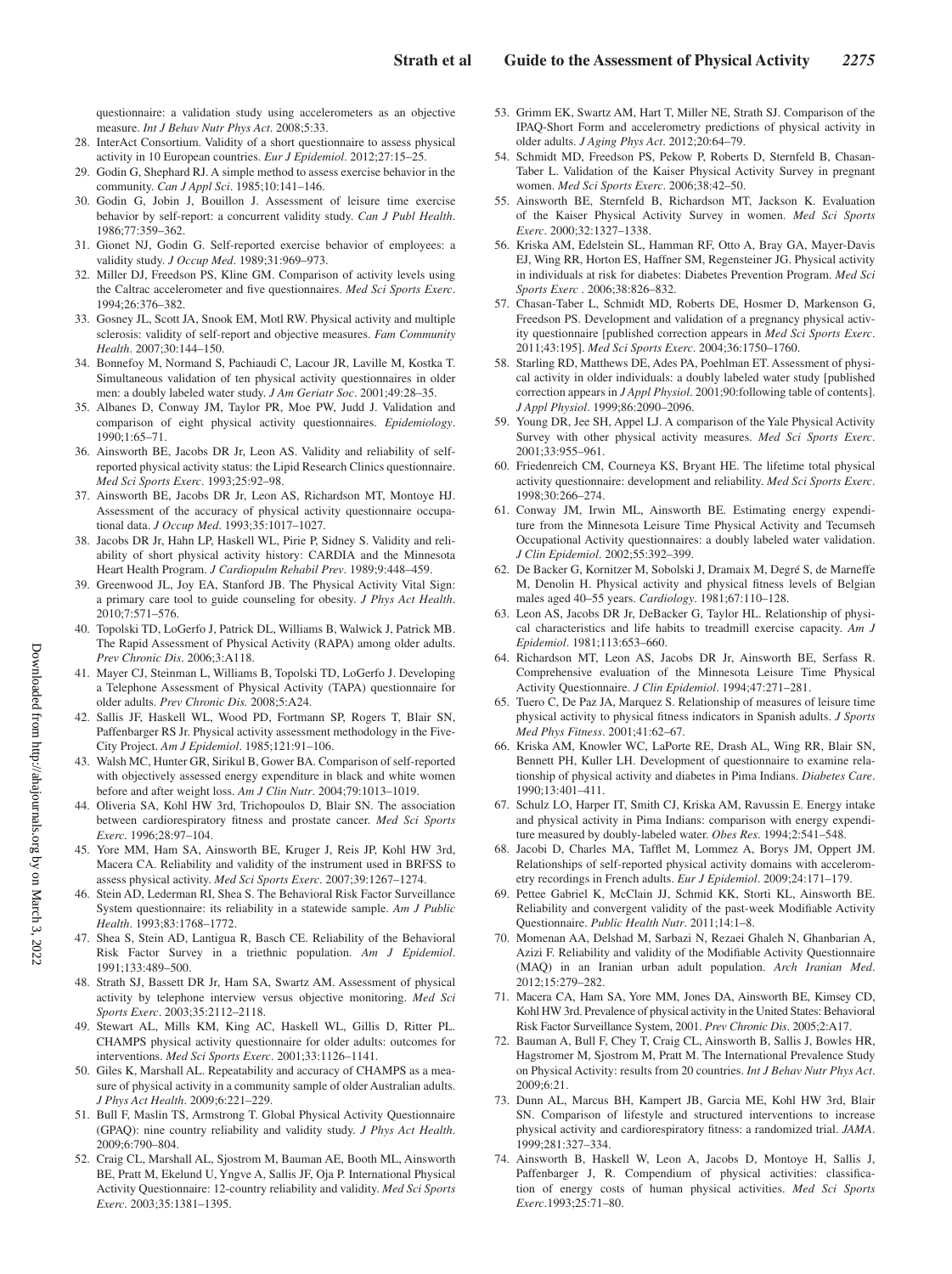- 75. Ainsworth BE, Haskell WL, Herrmann SD, Meckes N, Bassett DR Jr, Tudor-Locke C, Greer JL, Vezina J, Whitt-Glover MC, Leon AS. 2011 Compendium of physical activities: a second update of codes and MET values. *Med Sci Sports Exerc*. 2011;43:1575–1581.
- 76. Ainsworth BE, Haskell WL, Whitt MC, Irwin ML, Swartz AM, Strath SJ, O'Brien WL, Bassett DR, Schmitz KH, Emplaincourt PO, Jacobs DR, Leon AS. Compendium of physical activities: an update of activity codes and MET intensities. *Med Sci Sports Exerc*. 2000;32(suppl):S498–S516.
- 77. Kimm SY, Glynn NW, Kriska AM, Barton BA, Kronsberg SS, Daniels SR, Crawford PB, Sabry ZI, Liu K. Decline in physical activity in black girls and white girls during adolescence. *N Engl J Med*. 2002;347:709–715.
- 78. Leon AS, Myers MJ, Connett J. Leisure time physical activity and the 16-year risks of mortality from coronary heart disease and all-causes in the Multiple Risk Factor Intervention Trial (MRFIT). *Int J Sports Med*. 1997;18(suppl 3):S208–S215.
- 79. Friedenreich CM, Cook LS, Magliocco AM, Duggan MA, Courneya KS. Case-control study of lifetime total physical activity and endometrial cancer risk. *Cancer Causes Control*. 2010;21:1105–1116.
- 80. Dolan SH, Williams DP, Ainsworth BE, Shaw JM. Development and reproducibility of the bone loading history questionnaire. *Med Sci Sports Exerc*. 2006;38:1121–1131.
- 81. Ainsworth B, Coleman K. Physical activity measurement. In: McTiernan A, ed. *Cancer Prevention and Management Through Exercise and Weight Control*. Boca Raton, FL: CRC Press; 2006:13–24.
- 82. Sternfeld B, Jiang SF, Picchi T, Chasan-Taber L, Ainsworth B, Quesenberry CP Jr. Evaluation of a cell phone-based physical activity diary. *Med Sci Sports Exerc*. 2012;44:487–495.
- 83. Dunton GF, Liao Y, Intille S, Wolch J, Pentz MA. Physical and social contextual influences on children's leisure-time physical activity: an ecological momentary assessment study. *J Phys Act Health*. 2011;8(suppl 1):S103–S108.
- 84. Floro JN, Dunton GE, Delfino RJ. Assessing physical activity in children with asthma: convergent validity between accelerometer and electronic diary data. *Res Q Exerc Sport*. 2009;80:153–163.
- 85. Barker RG. *Ecological Psychology: Concepts and Methods for Studying the Environment of Human Behavior*. Palo Alto, CA: Stanford University Press; 1968.
- 86. Bouchard C, Tremblay A, Leblanc C, Lortie G, Savard R, Thériault G. A method to assess energy expenditure in children and adults. *Am J Clin Nutr*. 1983;37:461–467.
- 87. Ainsworth BE, Bassett DR, Strath SJ, Swartz AM, O'Brien WL, Thompson RW, Jones DA, Macera CA, Kimsey CD. Comparison of three methods for measuring the time spent in physical activity. *Med Sci Sports Exerc*. 2000;32(suppl):S457–S464.
- 88. Haugen HA, Chan LN, Li F. Indirect calorimetry: a practical guide for clinicians. *Nutr Clin Pract*. 2007;22:377–388.
- 89. da Rocha EE, Alves VG, da Fonseca RB. Indirect calorimetry: methodology, instruments and clinical application. *Curr Opin Clin Nutr Metab Care*. 2006;9:247–256.
- 90. Levine JA. Measurement of energy expenditure. *Public Health Nutr*. 2005;8:1123–1132.
- 91. Schoeller DA, Ravussin E, Schutz Y, Acheson KJ, Baertschi P, Jéquier E. Energy expenditure by doubly labeled water: validation in humans and proposed calculation. *Am J Physiol*. 1986;250(pt 2):R823–R830.
- 92. Schoeller DA, van Santen E. Measurement of energy expenditure in humans by doubly labeled water method. *J Appl Physiol.* 1982;53:955–959.
- Schoeller DA, Webb P. Five-day comparison of the doubly labeled water method with respiratory gas exchange. *Am J Clin Nutr*. 1984;40:153–158.
- 94. Ainslie P, Reilly T, Westerterp K. Estimating human energy expenditure: a review of techniques with particular reference to doubly labelled water. *Sports Med*. 2003;33:683–698.
- 95. Ritz P, Coward WA. Doubly labelled water measurement of total energy expenditure. *Diabete Metab*. 1995;21:241–251.
- Schoeller DA. Recent advances from application of doubly labeled water to measurement of human energy expenditure. *J Nutr*. 1999;129:1765–1768.
- 97. Coward WA. Stable isotopic methods for measuring energy expenditure: the doubly-labelled-water (2 H2 18O) method: principles and practice. *Proc Nutr Soc*. 1988;47:209–218.
- 98. McKenzie TL. Use of direct observation to assess physical activity. In: Welk G, ed. *Physical Activity Assessments for Health-Related Research*. Champaign, IL: Human Kinetics; 2002:179–191.
- 99. Rowlands AV, Ingledew DK, Eston RG. The effect of type of physical activity measure on the relationship between body fatness and habitual physical activity in children: a meta-analysis. *Ann Hum Biol*. 2000;27:479–497.
- 100. McKenzie TL. Observational measures of children's physical activity. *J Sch Health*. 1991;61:224–227.
- 101. Strath SJ, Swartz AM, Bassett DR Jr, O'Brien WL, King GA, Ainsworth BE. Evaluation of heart rate as a method for assessing moderate intensity physical activity. *Med Sci Sports Exerc*. 2000;32(suppl):S465–S470.
- 102. Ceesay SM, Prentice AM, Day KC, Murgatroyd PR, Goldberg GR, Scott W, Spurr GB. The use of heart rate monitoring in the estimation of energy expenditure: a validation study using indirect whole-body calorimetry. *Br J Nutr*. 1989;61:175–186.
- 103. Livingstone MB, Prentice AM, Coward WA, Ceesay SM, Strain JJ, McKenna PG, Nevin GB, Barker ME, Hickey RJ. Simultaneous measurement of free-living energy expenditure by the doubly labeled water method and heart-rate monitoring. *Am J Clin Nutr*. 1990;52:59–65.
- 104. Livingstone MBE, Coward WA, Prentice AM, Davies PSW, Strain JJ, McKenna PG, Mahoney CA, White JA, Stewart CM, Kerr MJJ. Daily energy expenditure in free-living children: comparison of heart-rate monitoring with the doubly labeled water (<sup>2</sup>H<sub>2</sub><sup>18</sup>O) method. Am J Clin *Nutr*. 1992;56:343–352.
- 105. Dugas LR, van der Merwe L, Odendaal H, Noakes TD, Lambert EV. A novel energy expenditure prediction equation for intermittent physical activity. *Med Sci Sports Exerc*. 2005;37:2154–2161.
- 106. Hiilloskorpi HK, Pasanen ME, Fogelholm MG, Laukkanen RM, Mänttäri AT. Use of heart rate to predict energy expenditure from low to high activity levels. *Int J Sports Med*. 2003;24:332–336.
- 107. Keytel LR, Goedecke JH, Noakes TD, Hiiloskorpi H, Laukkanen R, van der Merwe L, Lambert EV. Prediction of energy expenditure from heart rate monitoring during submaximal exercise. *J Sports Sci*. 2005;23:289–297.
- 108. Iannotti RJ, Claytor RP, Horn TS, Chen R. Heart rate monitoring as a measure of physical activity in children. *Med Sci Sports Exerc*. 2004;36:1964–1971.
- 109. Welk GJ, Schaben JA, Morrow JR Jr. Reliability of accelerometrybased activity monitors: a generalizability study. *Med Sci Sports Exerc*. 2004;36:1637–1645.
- 110. Lyden K, Kozey SL, Staudenmeyer JW, Freedson PS. A comprehensive evaluation of commonly used accelerometer energy expenditure and MET prediction equations. *Eur J Appl Physiol*. 2011;111:187–201.
- 111. Colley RC, Tremblay MS. Moderate and vigorous physical activity intensity cut-points for the Actical accelerometer. *J Sports Sci*. 2011;29:783–789.
- 112. Crouter SE, Bassett DR Jr. A new 2-regression model for the Actical accelerometer. *Br J Sports Med*. 2008;42:217–224.
- 113. Crouter SE, Dellavalle DM, Horton M, Haas JD, Frongillo EA, Bassett DR Jr. Validity of the Actical for estimating free-living physical activity. *Eur J Appl Physiol*. 2011;111:1381–1389.
- 114. Heil DP. Predicting activity energy expenditure using the Actical activity monitor. *Res Q Exerc Sport*. 2006;77:64–80.
- 115. Hooker SP, Feeney A, Hutto B, Pfeiffer KA, McIver K, Heil DP, Vena JE, Lamonte MJ, Blair SN. Validation of the Actical activity monitor in middle-aged and older adults. *J Phys Act Health*. 2011;8:372–381.
- 116. John D, Freedson P. ActiGraph and Actical physical activity monitors: a peek under the hood. *Med Sci Sports Exerc*. 2012;44(suppl):S86–S89.
- 117. Rothney MP, Schaefer EV, Neumann MM, Choi L, Chen KY. Validity of physical activity intensity predictions by ActiGraph, Actical, and RT3 accelerometers. *Obesity (Silver Spring)*. 2008;16:1946–1952.
- 118. Wong SL, Colley R, Connor Gorber S, Tremblay M. Actical accelerometer sedentary activity thresholds for adults. *J Phys Act Health*. 2011;8:587–591.
- 119. Brage S, Wedderkopp N, Franks PW, Andersen LB, Froberg K. Reexamination of validity and reliability of the CSA monitor in walking and running. *Med Sci Sports Exerc*. 2003;35:1447–1454.
- 120. Crouter SE, Kuffel E, Haas JD, Frongillo EA, Bassett DR Jr. Refined two-regression model for the ActiGraph accelerometer. *Med Sci Sports Exerc*. 2010;42:1029–1037.
- 121. Freedson PS, Melanson E, Sirard J. Calibration of the Computer Science and Applications, Inc. accelerometer. *Med Sci Sports Exerc*. 1998;30:777–781.
- 122. Hendelman D, Miller K, Baggett C, Debold E, Freedson P. Validity of accelerometry for the assessment of moderate intensity physical activity in the field. *Med Sci Sports Exerc*. 2000;32(suppl):S442–S449.
- 123. Matthew CE. Calibration of accelerometer output for adults. *Med Sci Sports Exerc*. 2005;37(suppl):S512–S522.
- 124. Swartz AM, Strath SJ, Bassett DR Jr, O'Brien WL, King GA, Ainsworth BE. Estimation of energy expenditure using CSA accelerometers at hip and wrist sites. *Med Sci Sports Exerc*. 2000;32(suppl):S450–S456.
- 125. Staudenmayer J, Pober D, Crouter S, Bassett D, Freedson P. An artificial neural network to estimate physical activity energy expenditure and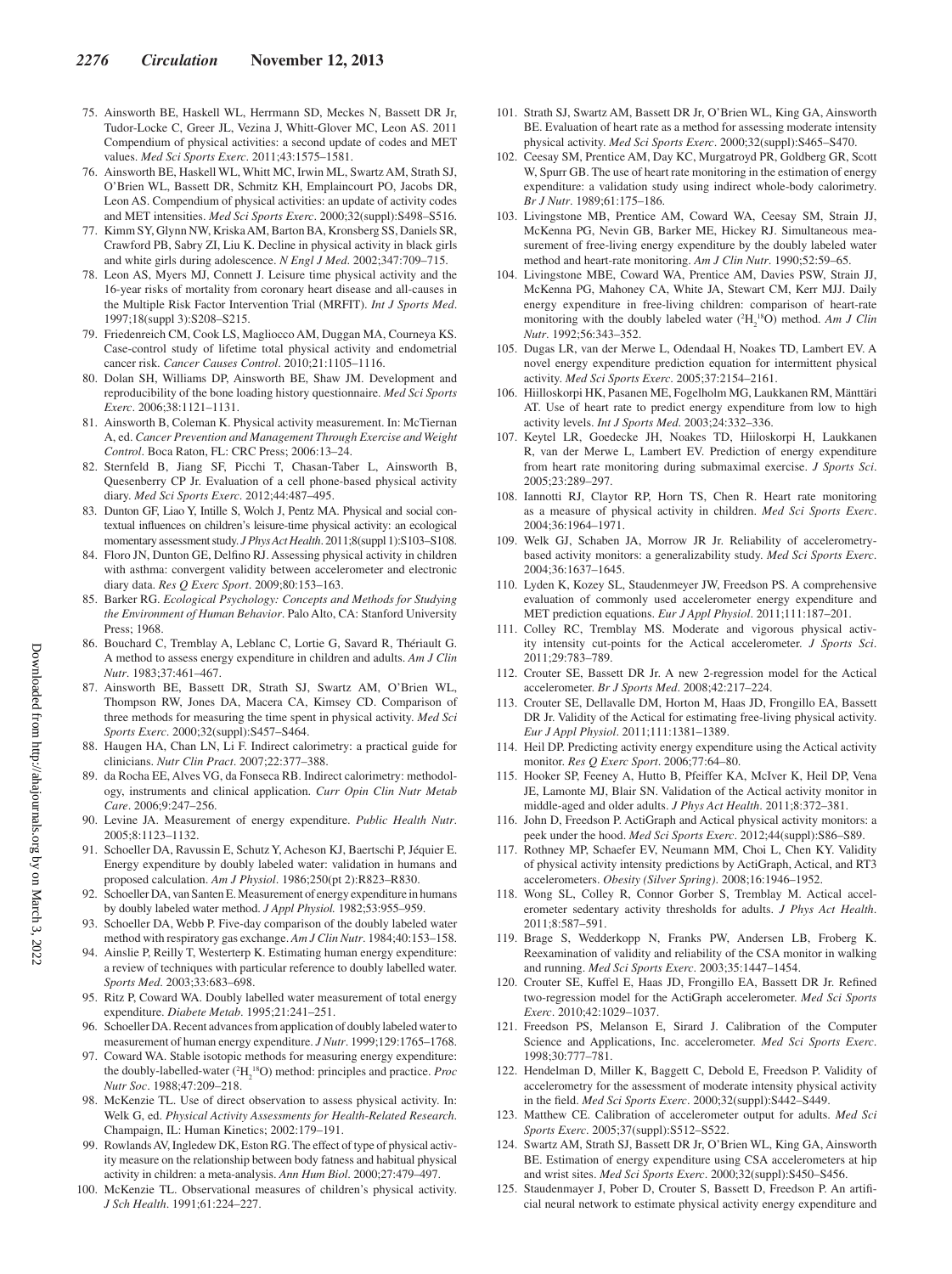identify physical activity type from an accelerometer. *J Appl Physiol*. 2009;107:1300–1307.

- 126. Freedson PS, Lyden K, Kozey-Keadle S, Staudenmayer J. Evaluation of artificial neural network algorithms for predicting METs and activity type from accelerometer data: validation on an independent sample. *J Appl Physiol*. 2011;111:1804–1812.
- 127. Pober DM, Staudenmayer J, Raphael C, Freedson PS. Development of novel techniques to classify physical activity mode using accelerometers. *Med Sci Sports Exerc*. 2006;38:1626–1634.
- 128. Albinali F, Intille S, Haskell W, Rosenberger M. Using wearable activity type detection to improve physical activity energy expenditure estimation. In: *Ubicomp '10: Proceedings of the 12th ACM International Conference on Ubiquitous Computing*. Copenhagen, Denmark: Association for Computing Machinery; 2010:311–320.
- 129. DeVries SI, Garre FG, Engbers LH, Hildebrandt VH, van Buuren S. Evaluation of neural networks to identify types of activity using accelerometers. *Med Sci Sports Exerc*.2011;43:101–107.
- 130. Rothney MP, Neumann M, Béziat A, Chen KY. An artificial neural network model of energy expenditure using nonintegrated acceleration signals. *J Appl Physiol*. 2007;103:1419–1427.
- 131. Colbert LH, Matthews CE, Havighurst TC, Kim K, Schoeller DA. Comparative validity of physical activity measures in older adults. *Med Sci Sports Exerc*. 2011;43:867–876.
- 132. Copeland JL, Esliger DW. Accelerometer assessment of physical activity in active, healthy older adults. *J Aging Phys Act*. 2009;17:17–30.
- 133. Crouter SE, Clowers KG, Bassett DR Jr. A novel method for using accelerometer data to predict energy expenditure. *J Appl Physiol*. 2006;100:1324–1331.
- 134. Crouter SE, Dellavalle DM, Haas JD, Frongillo EA, Bassett DR. Validity of ActiGraph 2-regression model, Matthews cut-points, and NHANES cut-points for assessing free-living physical activity. *J Phys Act Health*. 2013;10:504–514.
- 135. John D, Tyo B, Bassett DR. Comparison of four ActiGraph accelerometers during walking and running. *Med Sci Sports Exerc*. 2010;42:368–374.
- 136. Ried-Larsen M, Brønd JC, Brage S, Hansen BH, Grydeland M, Andersen LB, Møller NC. Mechanical and free living comparisons of four generations of the Actigraph activity monitor. *Int J Behav Nutr Phys Act*. 2012;9:113.
- 137. Rothney MP, Apker GA, Song Y, Chen KY. Comparing the performance of three generations of ActiGraph accelerometers. *J Appl Physiol*. 2008;105:1091–1097.
- 138. Rothney MP, Brychta RJ, Meade NN, Chen KY, Buchowski MS. Validation of the ActiGraph two-regression model for predicting energy expenditure. *Med Sci Sports Exerc*. 2010;42:1785–1792.
- 139. Santos-Lozano A, Torres-Luque G, Marin PJ, Ruiz JR, Lucia A, Garatachea N. Intermonitor variability of GT3X accelerometer. *Int J Sports Med*. 2012;33:994–999.
- 140. Sasaki JE, John D, Freedson PS. Validation and comparison of ActiGraph activity monitors. *J Sci Med Sport*. 2011;14:411–416.
- 141. Wanner M, Martin BW, Meier F, Probst-Hensch N, Kriemler S. Effects of filter choice in GT3X accelerometer assessments of free-living activity. *Med Sci Sports Exerc*. 2013;45:170–177.
- 142. Welk GJ, McClain JJ, Eisenmann JC, Wickel EE. Field validation of the MTI Actigraph and BodyMedia armband monitor using the IDEEA monitor. *Obesity (Silver Spring)*. 2007;15:918–928.
- 143. Nichols JF, Morgan CG, Chabot LE, Sallis JF, Calfas KJ. Assessment of physical activity with the Computer Science and Applications, Inc., accelerometer: laboratory versus field validation. *Res Q Exerc Sport*. 2000;71:36–43.
- 144. Strath SJ, Bassett DR Jr, Swartz AM. Comparison of MTI accelerometer cut-points for predicting time spent in physical activity. *Int Sports Med*. 2003;24:298–303.
- 145. Strath SJ, Pfeiffer KA, Whitt-Glover MC. Accelerometer use with children, older adults, and adults with functional limitations. *Med Sci Sports Exerc*. 2012;44(suppl):S77–S85.
- 146. Trost S, McIver K, Pate R. Conducting accelerometer-based activity assessments in field-based research. . *Med Sci Sports Exerc*. 2005;37(suppl):S531–S543.
- 147. Busse ME, van Deursen RW, Wiles CM. Real-life step and activity measurement: reliability and validity. *J Med Eng Technol*. 2009;33:33–41.
- 148. Dahlgren G, Carlsson D, Moorhead A, Häger-Ross C, McDonough SM. Test-retest reliability of step counts with the ActivPAL device in common daily activities. *Gait Posture*. 2010;32:386–390.
- 149. Godfrey A, Culhane KM, Lyons GM. Comparison of the performance of the activPAL Professional physical activity logger to a

discrete accelerometer-based activity monitor. *Med Eng Physics*. 2007;29:930–934.

- 150. Grant PM, Dall PM, Mitchell SL, Granat MH. Activity-monitor accuracy in measuring step number and cadence in community-dwelling older adults. *J Aging Phys Act*. 2008;16:201–214.
- 151. Grant PM, Granat MH, Thow MK, Maclaren WM. Analyzing free-living physical activity of older adults in different environments using bodyworn activity monitors. *J Aging Phys Act*. 2010;18:171–184.
- 152. Grant PM, Ryan CG, Tigbe WW, Granat MH. The validation of a novel activity monitor in the measurement of posture and motion during everyday activities. *Br J Sports Med*. 2006;40:992–997.
- 153. Harrington DM, Welk GJ, Donnelly AE. Validation of MET estimates and step measurement using the activPAL physical activity logger. *J Sports Sci*. 2011;29:627–633.
- 154. Hart TL, McClain JJ, Tudor-Locke C. Controlled and free-living evaluation of objective measures of sedentary and active behaviors. *J Phys Act Health*. 2011;8:848–857.
- 155. Maddocks M, Petrou A, Skipper L, Wilcock A. Validity of three accelerometers during treadmill walking and motor vehicle travel. *Br J Sports Med*. 2010;44:606–608.
- 156. Ryan CG, Grant PM, Tigbe WW, Granat MH. The validity and reliability of a novel activity monitor as a measure of walking. *Br J Sports Med*. 2006;40:779–784.
- 157. Taraldsen K, Askim T, Sletvold O, Einarsen EK, Bjåstad KG, Indredavik B, Helbostad JL. Evaluation of a body-worn sensor system to measure physical activity in older people with impaired function. *Phys Ther*. 2011;91:277–285.
- 158. Feito Y, Bassett DR, Thompson DL. Evaluation of activity monitors in controlled and free-living environments. *Med Sci Sports Exerc*. 2012;44:733–741.
- 159. Zhang S, Rowlands AV, Murray P, Hurst TL. Physical activity classification using the GENEA wrist-worn accelerometer. *Med Sci Sports Exerc*. 2012;44:742–748.
- 160. Esliger DW, Rowlands AV, Hurst TL, Catt M, Murray P, Eston RG. Validation of the GENEA accelerometer. *Med Sci Sports Exerc*. 2011;43:1085–1093.
- 161. Rowlands AV, Stiles VH. Accelerometer counts and raw acceleration output in relation to mechanical loading. *J Biomech*. 2012;45:448–454.
- 162. Zhang S, Murray P, Zillmer R, Eston RG, Catt M, Rowlands AV. Activity classification using the GENEA: optimum sampling frequency and number of axes. *Med Sci Sports Exerc*. 2012;44:2228–2234.
- 163. Crouter SE, Schneider PL, Karabulut M, Bassett DR Jr. Validity of 10 electronic pedometers for measuring steps, distance, and energy cost. *Med Sci Sports Exerc*. 2003;35:1455–1460.
- 164. Schneider PL, Crouter SE, Lukajic O, Bassett DR Jr. Accuracy and reliability of 10 pedometers for measuring steps over a 400-m walk. *Med Sci Sports Exerc*. 2003;35:1779–1784.
- 165. Schneider PL, Crouter SE, Bassett DR. Pedometer measures of freeliving physical activity: comparison of 13 models. *Med Sci Sports Exerc*. 2004;36:331–335.
- 166. Abel M, Hannon J, Lillie T, Sell K, Anderson D, Conlin G. Comparison of Kenz Lifecorder versus ActiGraph physical activity output in freeliving conditions. *J Phys Act Health*. 2009;6(suppl 1):S141–S147.
- 167. Abel MG, Hannon JC, Sell K, Lillie T, Conlin G, Anderson D. Validation of the Kenz Lifecorder EX and ActiGraph GT1M accelerometers for walking and running in adults. *Appl Physiol Nutr Metab*. 2008;33:1155–1164.
- 168. Ayabe M, Ishii K, Takayama K, Aoki J, Tanaka H. Comparison of interdevice measurement difference of pedometers in younger and older adults. *Br J Sports Med*. 2010;44:95–99.
- 169. Hikihara Y, Tanaka S, Ohkawara K, Ishikawa-Takata K, Tabata I. Validation and comparison of 3 accelerometers for measuring physical activity intensity during nonlocomotive activities and locomotive movements. *J Phys Act Health*. 2012;9:935–943.
- 170. Kumahara H, Schutz Y, Ayabe M, Yoshioka M, Yoshitake Y, Shindo M, Ishii K, Tanaka H. The use of uniaxial accelerometry for the assessment of physical-activity-related energy expenditure: a validation study against whole-body indirect calorimetry. *Br J Nutr*. 2004;91:235–243.
- 171. McClain JJ, Craig CL, Sisson SB, Tudor-Locke C. Comparison of Lifecorder EX and ActiGraph accelerometers under free-living conditions. *Appl Physiol Nutr Metab*. 2007;32:753–761.
- 172. Plasqui G, Westerterp KR. Physical activity assessment with accelerometers: an evaluation against doubly labeled water. *Obesity (Silver Spring)*. 2007;15:2371–2379.
- 173. Esliger DW, Tremblay MS. Technical reliability assessment of three accelerometer models in a mechanical setup. *Med Sci Sports Exerc*. 2006;38:2173–2181.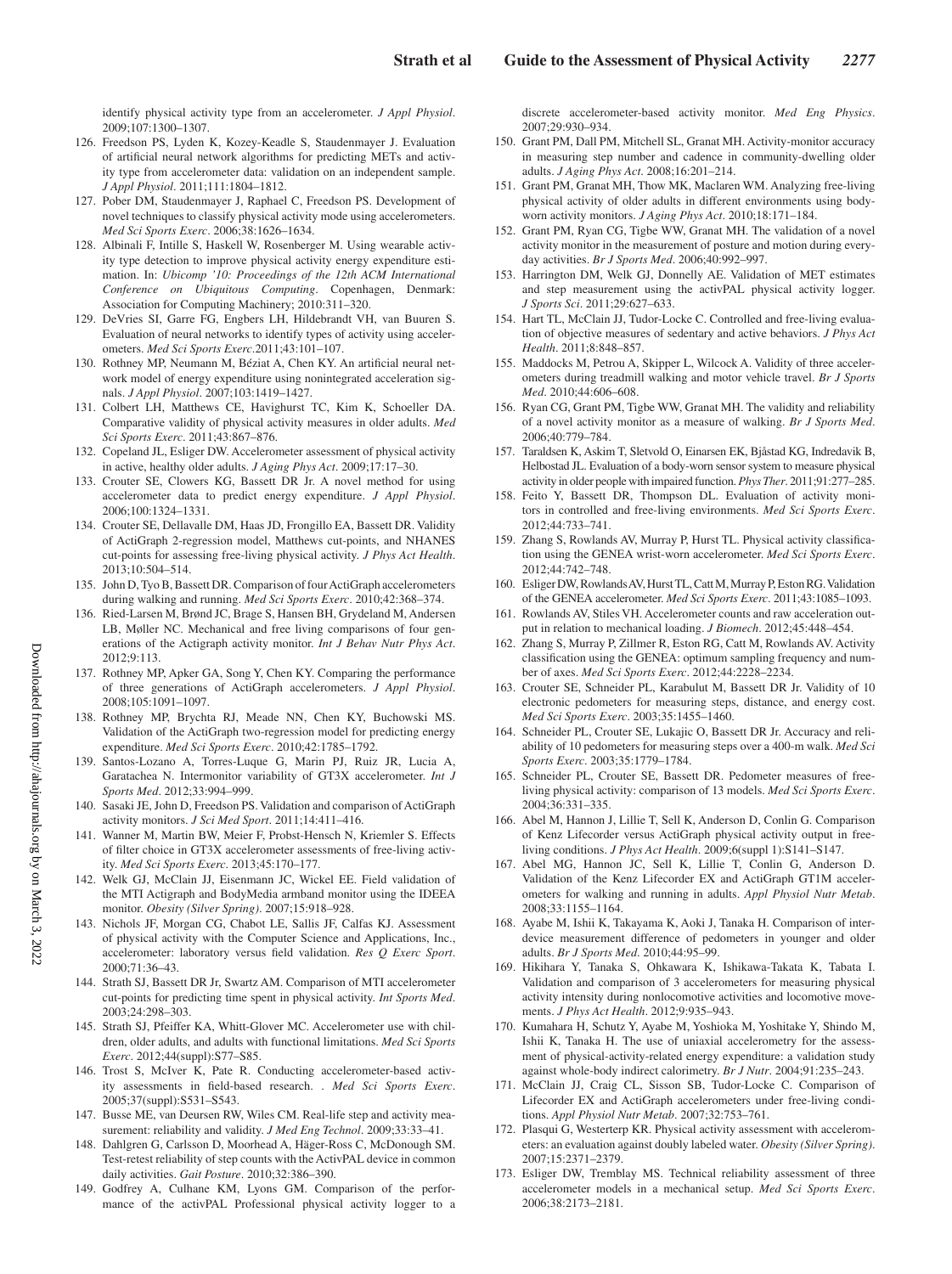- 174. Hendrick P, Boyd T, Low O, Takarangi K, Paterson M, Claydon L, Milosavljevic S. Construct validity of RT3 accelerometer: a comparison of level-ground and treadmill walking at self-selected speeds. *J Rehabil Res Dev*. 2010;47:157–168.
- 175. Krasnoff JB, Kohn MA, Choy FK, Doyle J, Johansen K, Painter PL. Interunit and intraunit reliability of the RT3 triaxial accelerometer. *J Phys Act Health*. 2008;5:527–538.
- 176. Maddison R, Jiang Y, Hoorn SV, Mhurchu CN, Lawes CM, Rodgers A, Rush E. Estimating energy expenditure with the RT3 triaxial accelerometer. *Res Q Exerc Sport*. 2009;80:249–256.
- 177. Perry MA, Hendrick PA, Hale L, Baxter GD, Milosavljevic S, Dean SG, McDonough SM, Hurley DA. Utility of the RT3 triaxial accelerometer in free living: an investigation of adherence and data loss. *Appl Ergon*. 2010;41:469–476.
- 178. Powell SM, Jones DI, Rowlands AV. Technical variability of the RT3 accelerometer. *Med Sci Sports Exerc*. 2003;35:1773–1778.
- 179. Powell SM, Rowlands AV. Intermonitor variability of the RT3 accelerometer during typical physical activities. *Med Sci Sports Exerc*. 2004;36:324–330.
- 180. Reneman M, Helmus M. Interinstrument reliability of the RT3 accelerometer. *Int J Rehabil Res*. 2010;33:178–179.
- 181. Rowlands AV, Thomas PW, Eston RG, Topping R. Validation of the RT3 triaxial accelerometer for the assessment of physical activity. *Med Sci Sports Exerc*. 2004;36:518–524.
- 182. Sumukadas D, Laidlaw S, Witham MD. Using the RT3 accelerometer to measure everyday activity in functionally impaired older people. *Aging Clin Exp Res*. 2008;20:15–18.
- 183. Leenders NYJM, Sherman WM, Nagaraja HN. Comparison of four methods of estimating physical activity in adult women. *Med Sci Sports Exerc*. 2000;32:1320–1326.
- 184. Coleman KL, Smith DG, Boone DA, Joseph AW, del Aguila MA. Step activity monitor: long-term, continuous recording of ambulatory function. *J Rehabil Res Dev*. 1999;36:8–18.
- 185. Resnick B, Nahm ES, Orwig D, Zimmerman SS, Magaziner J. Measurement of activity in older adults: reliability and validity of the Step Activity Monitor. *J Nurs Meas*. 2001;9:275–290.
- 186. Storti KL, Pettee KK, Brach JS, Talkowski JB, Richardson CR, Kriska AM. Gait speed and step-count monitor accuracy in community-dwelling older adults. *Med Sci Sports Exerc*. 2008;40:59–64.
- 187. Nguyen HQ, Burr RL, Gill DP, Coleman K. Validation of the StepWatch device for measurement of free-living ambulatory activity in patients with chronic obstructive pulmonary disease. *J Nurs Meas*. 2011;19:76–90.
- 188. Shepherd EF, Toloza E, McClung CD, Schmalzried TP. Step activity monitor: increased accuracy in quantifying ambulatory activity. *J Orthop Res.* 1999;17:703–708.
- 189. Silcott NA, Bassett DR Jr, Thompson DL, Fitzhugh EC, Steeves JA. Evaluation of the Omron HJ-720ITC pedometer under free-living conditions. *Med Sci Sports Exerc*. 2011;43:1791–1797.
- 190. Holbrook EA, Barreira TV, Kang M. Validity and reliability of Omron pedometers for prescribed and self-paced walking. *Med Sci Sports Exerc*. 2009;41:670–674.
- 191. Giannakidou DM, Kambas A, Ageloussis N, Fatouros I, Christoforidis C, Venetsanou F, Douroudos I, Taxildaris K. The validity of two Omron pedometers during treadmill walking is speed dependent. *Eur J Appl Physiol*. 2012;112:49–57.
- 192. Hasson RE, Haller J, Pober DM, Staudenmayer J, Freedson PS. Validity of the Omron HJ-112 pedometer during treadmill walking. *Med Sci Sports Exerc*. 2009;41:805–809.
- 193. Le Masurier GC, Lee SM, Tudor-Locke C. Motion sensor accuracy under controlled and free-living conditions. *Med Sci Sports Exerc*. 2004;36:905–910.
- 194. Connolly CP, Coe DP, Kendrick JM, Bassett DR Jr, Thompson DL. Accuracy of physical activity monitors in pregnant women. *Med Sci Sports Exerc*. 2011;43:1100–1105.
- 195. Crouter SE, Schneider PL, Bassett DR Jr. Spring-levered versus piezoelectric pedometer accuracy in overweight and obese adults. *Med Sci Sports Exerc*. 2005;37:1673–1679.
- 196. Bassett DR Jr, Ainsworth BE, Leggett SR, Mathien CA, Main JA, Hunter DC, Duncan GE. Accuracy of five electronic pedometers for measuring distance walked. *Med Sci Sports Exerc*. 1996;28:1071–1077.
- 197. Jakicic JM, Marcus M, Gallagher KI, Randall C, Thomas E, Goss FL, Robertson RJ. Evaluation of the SenseWear Pro Armband to assess energy expenditure during exercise. *Med Sci Sports Exerc*. 2004;36:897–904.
- 198. Mackey DC, Manini TM, Schoeller DA, Koster A, Glynn NW, Goodpaster BH, Satterfield S, Newman AB, Harris TB, Cummings SR;

Health, Aging, and Body Composition Study. Validation of an armband to measure daily energy expenditure in older adults. *J Gerontol*. 2011;66:1108–1113.

- 199. Berntsen S, Hageberg R, Aandstad A, Mowinckel P, Anderssen SA, Carlsen KH, Andersen LB. Validity of physical activity monitors in adults participating in free-living activities. *Br J Sports Med*. 2010;44:657–664.
- 200. Fruin ML, Rankin JW. Validity of a multi-sensor armband in estimating rest and exercise energy expenditure. *Med Sci Sports Exerc*. 2004;36:1063–1069.
- 201. Johannsen DL, Calabro MA, Stewart J, Franke W, Rood JC, Welk GJ. Accuracy of armband monitors for measuring daily energy expenditure in healthy adults. *Med Sci Sports Exerc*. 2010;42:2134–2140.
- 202. King GA, Torres N, Potter C, Brooks TJ, Coleman KJ. Comparison of activity monitors to estimate energy cost of treadmill exercise. *Med Sci Sports Exerc*. 2004;36:1244–1251.
- 203. Zhang K, Werner P, Sun M, Pi-Sunyer FX, Boozer CN. Measurement of human daily physical activity. *Obes Res*. 2003;11:33–40.
- 204. Zhang K, Pi-Sunyer FX, Boozer CN. Improving energy expenditure estimation for physical activity. *Med Sci Sports Exerc*. 2004;36:883–889.
- 205. Whybrow S, Ritz P, Horgan GW, Stubbs RJ. An evaluation of the IDEEA activity monitor for estimating energy expenditure. *Br J Nutr*. 2013;109:173–183.
- 206. Brage S, Brage N, Ekelund U, Luan J, Franks PW, Froberg K, Wareham NJ. Effect of combined movement and heart rate monitor placement on physical activity estimates during treadmill locomotion and free-living. *Eur J Appl Physiol*. 2006;96:517–524.
- 207. Brage S, Brage N, Franks PW, Ekelund U, Wareham NJ. Reliability and validity of the combined heart rate and movement sensor Actiheart. *Eur J Clin Nutr*. 2005;59:561–570.
- 208. Spierer DK, Hagins M, Rundle A, Pappas E. A comparison of energy expenditure estimates from the Actiheart and Actical physical activity monitors during low intensity activities, walking, and jogging. *Eur J Appl Physiol*. 2011;111:659–667.
- 209. Chen KY, Bassett DR Jr. The technology of accelerometry-based activity monitors: current and future. *Med Sci Sports Exerc*. 2005;37(suppl):S490–S500.
- 210. Brage S, Brage N, Wedderkopp N, Froberg K. Reliability and validity of the Computer Science and Applications accelerometer in a mechanical setting. *Meas Phys Educ Exerc Sci*. 2003;7:101–119.
- 211. Welk GJ, Blair SN, Wood K, Jones S, Thompson RW. A comparative evaluation of three accelerometry-based physical activity monitors. *Med Sci Sports Exerc*. 2000;32(suppl):S489–497.
- 212. Welk G. Principles of design and analyses for the calibration of accelerometry-based activity monitors. *Med Sci Sports Exerc*. 2005;37(suppl):S501–S511.
- 213. John D, Liu S, Sasaki JE, Howe CA, Staudenmayer J, Gao RX, Freedson PS. Calibrating a novel multi-sensor physical activity measurement system. *Physiol Meas*. 2011;32:1473–1489.
- 214. DeVries SI, Engels M, Garre FG. Identification of children's activity type with accelerometer-based neural networks. *Med Sci Sports Exerc*.2011;43:1994–1999.
- 215. Duncan GE, Lester J, Migotsky S, Goh J, Higgins L, Borriello G. Accuracy of a novel multi-sensor board for measuring physical activity and energy expenditure. *Eur J Appl Physiol*. 2011;111:2025–2032.
- 216. Bassett DR Jr, Strath SJ. Use of pedometers to assess physical activity. In: Welk GJ, ed. *Physical Activity Assessments for Health-Related Research*. Champaign, IL: Human Kinetics; 2002:163–177.
- 217. Bassett DR Jr, Ainsworth BE, Swartz AM, Strath SJ, O'Brien WL, King GA. Validity of four motion sensors in measuring moderate intensity physical activity. *Med Sci Sports Exerc*. 2000;32(suppl):S471–S480.
- 218. Corder K, Brage S, Ekelund U. Accelerometers and pedometers: methodology and clinical application. *Curr Opin Clin Nutr Metab Care*. 2007;10:597–603.
- 219. Melanson EL, Knoll JR, Bell ML, Donahoo WT, Hill JO, Nysse LJ, Lanningham-Foster L, Peters JC, Levine JA. Commercially available pedometers: considerations for accurate step counting. *Prev Med*. 2004;39:361–368.
- 220. Marshall SJ, Levy SS, Tudor-Locke CE, Kolkhorst FW, Wooten KM, Ji M, Macera CA, Ainsworth BE. Translating physical activity recommendations into a pedometer-based step goal: 3000 steps in 30 minutes. *Am J Prev Med*. 2009;36:410–415.
- 221. Tudor-Locke C, Rowe DA. Using cadence to study free-living ambulatory behaviour. *Sports Med*. 2012;42:381–398.
- 222. Rowe DA, Welk GJ, Heil DP, Mahar MT, Kemble CD, Calabro MA, Camenisch K. Stride rate recommendations for moderate-intensity walking. *Med Sci Sports Exerc*. 2011;43:312–318.